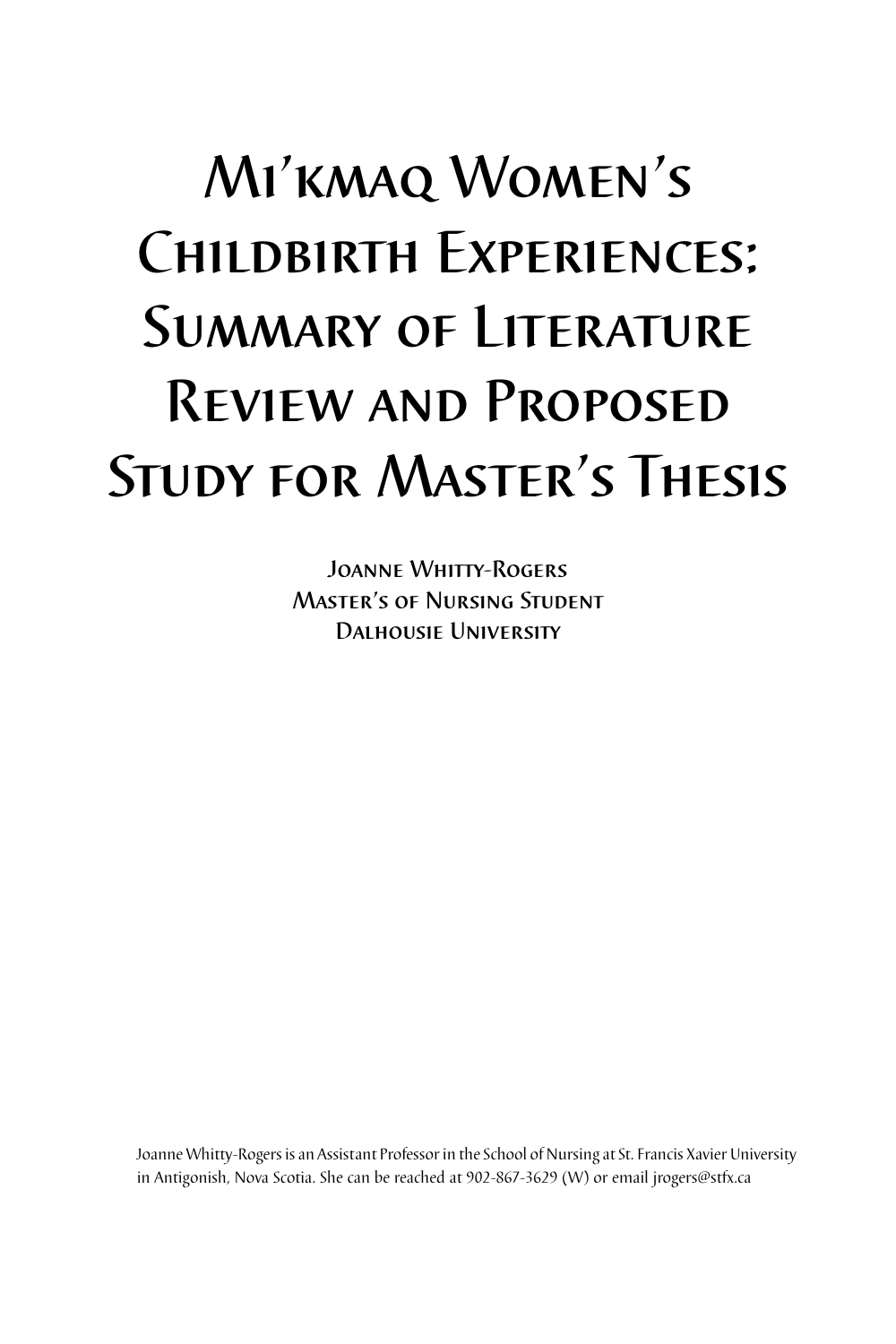## **ABSTRACT**

The fundamental life changes that affect health and general well being make childbirth and the transition to motherhood a complex process for all women as the attitudes towards childbirth are culturally dependent. Among Aboriginal populations, such as the Mi'kmaq, the childbirth experience (having a baby) may be complicated by cultural differences, particularly when Mi'kmaq women deliver their babies in settings outside their culture. Health care that reflects cultural accommodation of such differences in these settings may not be provided, and may not be viewed as essential. Health care professionals often fail to understand the complexity of cultural differences and, as a result, may overlook their implications for health care outcomes (Salimbene 1999). Although there is a significant amount of literature on the concepts of culture and transcultural nursing, there is limited research that specifically explores childbirth experiences of Mi'kmaq women, particularly in relation to their experiences giving birth in settings outside their own culture. A literature review provided the basis for a proposed qualitative study for the purpose of providing new knowledge about Mi'kmaq women's childbirth experiences which occur in a large tertiary care centre outside their rural Nova Scotian community.

### Introduction

Although there is a significant amount of literature on the concepts of culture and transcultural nursing, there is limited research that specifically explores childbirth experiences of Mi'kmaq women. This literature review will focus on Mi'kmaq culture and on Aboriginal health in an effort to provide an understanding of what is known about childbirth experiences of Aboriginal women and families. The literature review begins with a brief overview of the historical background, Aboriginal women's health, Aboriginal health model, historical evolution of childbirth, alternative birthing arenas, culture, and childbirth will be addressed. Socioeconomic issues, discrimination, and other societal factors affecting health, in particular as it relates to childbirth, will be included in the discussion. Based on the literature review, a proposed study describing the purpose, significance, and the method and methodology will be briefly outlined.

Childbirth, the time when a woman gives birth to her child, is a special life event for a mother and her family. Callister, Semenic and Foster (1999: 280) describe childbirth as "a deeply physiologic, cognitive, cultural, social,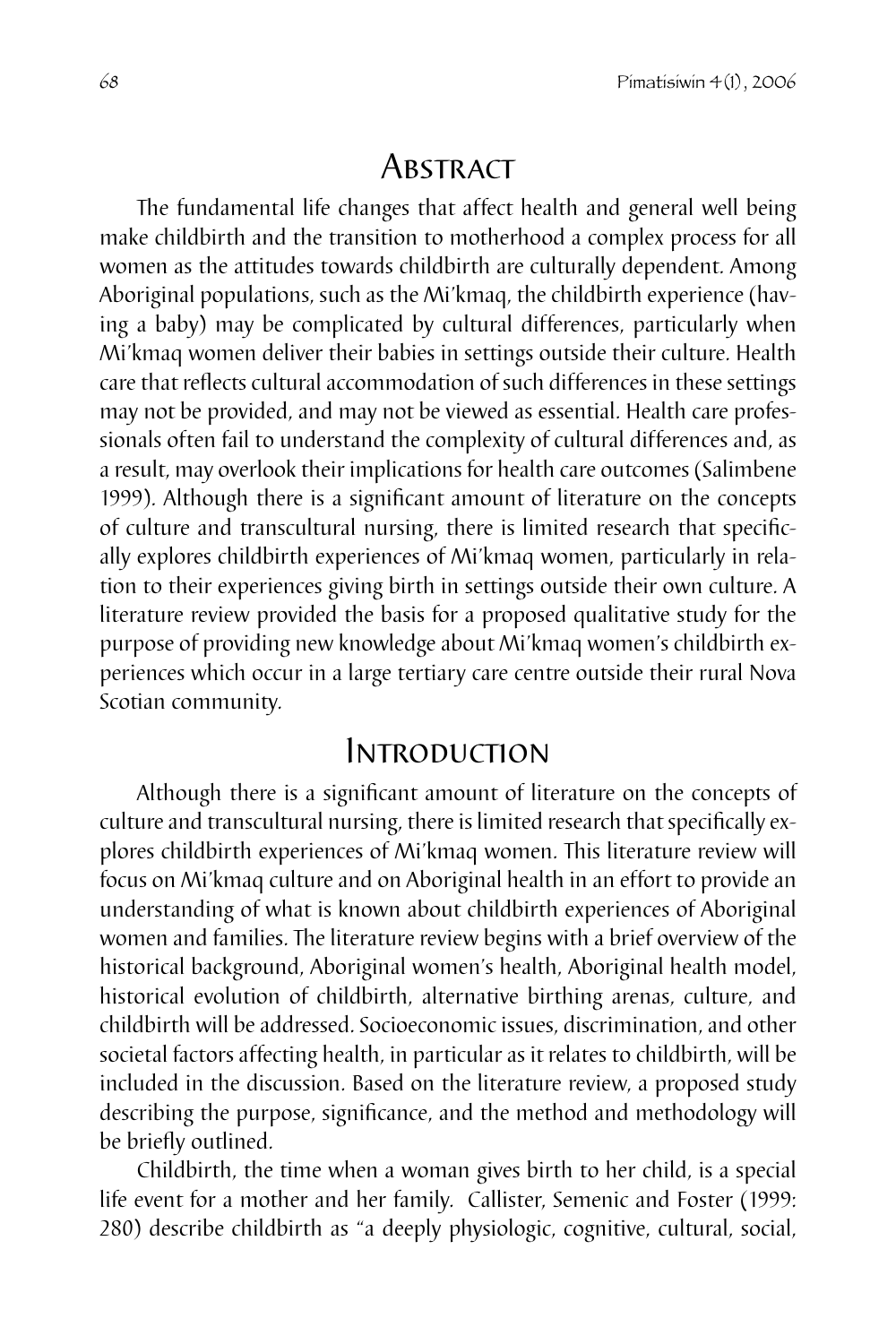and spiritual event." Labour and birth is generally a time of excitement and anticipation, in addition to uncertainty and fear for women and families (Health Canada 2003a). Having a baby is a major transition in women's lives as they learn to become mothers. Memories and experiences of the birth remain in their minds forever (Health Canada 2003a). Therefore, the care and support women receive during the intrapartum period is critical for maintaining health and preventing/minimizing complications.

Although a joyous event, childbirth is associated with perinatal risks and challenges for women, babies, families, and health care providers. Some Aboriginal<sup>1</sup> women have more serious health problems such as hypertension and diabetes during pregnancy, than the general population. This places them at higher risk for maternal and infant complications (Smylie 2001).

Pregnancy, labour, and delivery are normal life processes and most women have good outcomes with support and minimal medical interventions (Kendrick and Simpson 2001). However, in present-day birthing units, birth practices have been rigid because of strong beliefs about medical protocols. These birth practices and protocols include: continuous fetal monitoring, high epidural rates, generous use of episiotomies and induction of labour (Lothian 2001). While episiotomy rates may be still of concern in some institutions, obstetric outcome data suggests there is a decrease in this procedure. According to Wellbery (2005), the incidence of performing an episiotomy is 30-35 percent, a decline in the last 20 years. This is due to the risk of women experiencing anal sphincter and rectal injuries as well as other obstetrical complications. Savage (2002: 8) stated that "such practices are absolutes in obstetrical culture so that the medical establishment communicates that any deviations from the medical norm place mother and infant in jeopardy." The biomedical model defines contextually what most people think of birth. This model represents technology used during the birth process, which limits birth choices (Michaelson 1988). As pointed out by Savage, the birth practices and protocols described above are standard protocol for perinatal care. Prior to the medicalization of childbirth, Savage also claims that young women were told that giving birth was powerful and not a difficult and painful experience. The influence of modern medicine and technology has now essentially replaced women's ways of knowing about childbirth with fear.

In contrast to the medically managed hospital birth experiences, home births offer women more choice about the care they receive. While labouring

<sup>1</sup> Aboriginal — an inclusive term which refers to First Nations, Inuit, and Metis people (Smylie et al. 2000).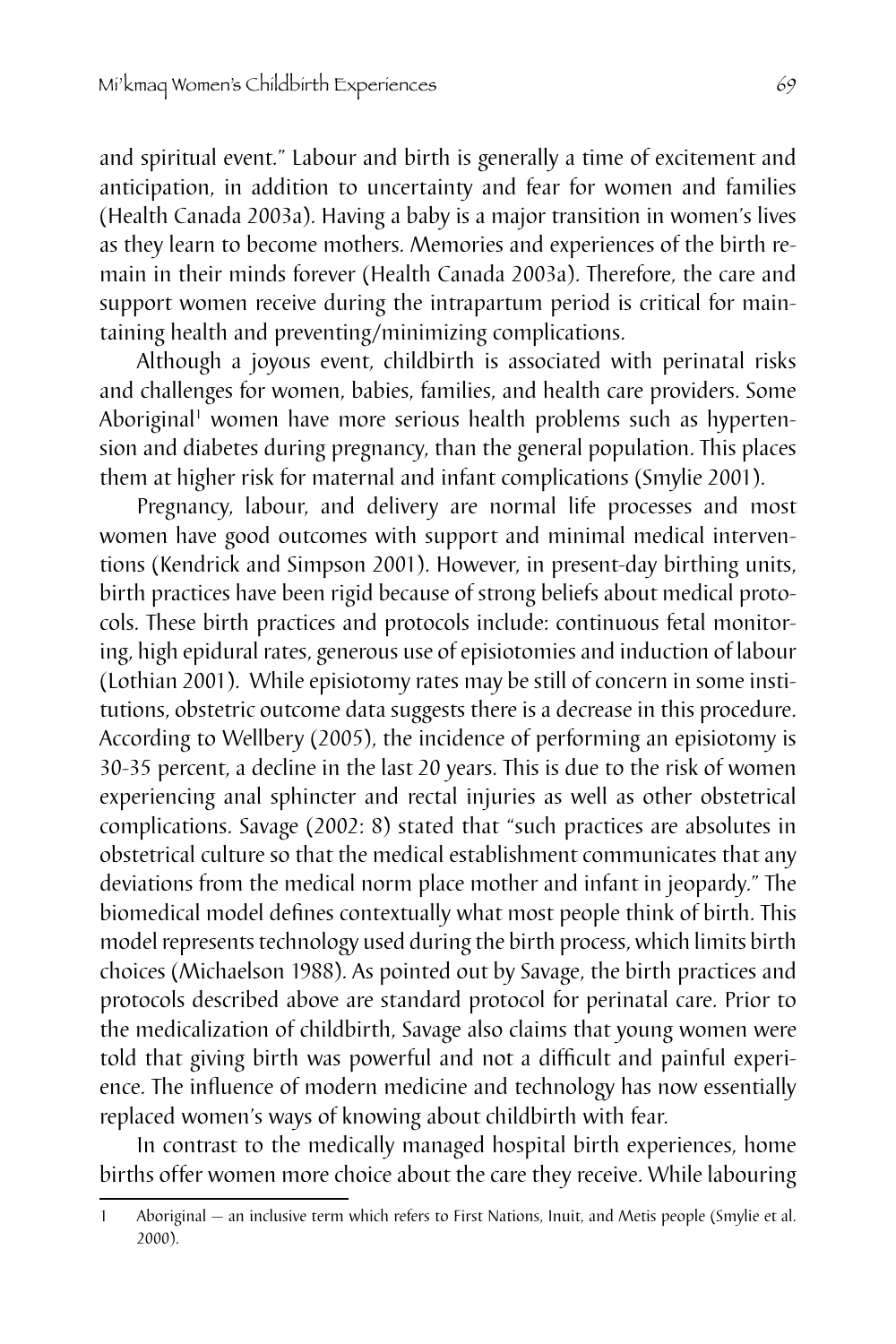in their home, women tend to feel more active and positive because the person performing the delivery (most likely a midwife) is considered a guest in the mother's home (Spindel and Suarez 1995). Spindel and Suarez note "the choice of home birth can certainly be framed, in most cases, as a rejection of the more passive medical model of hospital birth" (p. 543).

Childbirth is a major transition and special celebration for all cultures (Callister 2001). Callister states that "healthcare beliefs and health seeking behaviors surrounding pregnancy, childbirth and parenting are deeply rooted in cultural context" (p. 68). Therefore, the extent to which women follow cultural practices and customs depends upon acculturation within the dominant culture, social support, and generation ties. Individual values, beliefs, and lifeways all affect cultural identity (Narayanasamy 2002). Since culture is one of the determinants of health, recognizing the impact it can have on health is critical. In order for nurses and other health care providers to identify the limitations of care provided to Aboriginal women and their families, it is necessary to be aware of the lack of knowledge regarding what constitutes culturally competent care.

In Canada, cultural minority groups, such as the Mi'kmaq, often find themselves receiving health care from people who have very different beliefs, values, and attitudes than their own (Baker and Daigle 2000). Therefore, culturally competent care for Mi'kmaq women during childbirth needs to be explored. The fact that Aboriginal women have a higher incidence of health problems during labour and delivery, as compared to the general Canadian population, indicates a need for closer medical observation and technological interventions for this population. This situation identifies the contradiction that the medical management of birth might be in an Aboriginal woman's physical best interests — while at the same time, not be in her cultural or emotional best interests (Michaelson et al. 1988). The Mi'kmaq women's best interests must be considered during the childbirth process.

# Historical Background

Colonization has had a disruptive effect on the health and well being of Aboriginal peoples (Smylie et al. 2000). Health care providers need to have some background history for the following reasons: 1) colonization has impacted the physical, mental, emotional, and spiritual dimensions of Aboriginal health; 2) today's relationships of Aboriginal people with health care professionals and the health care system are affected by the colonial system; and 3) policies and attitudes from the colonial system continue to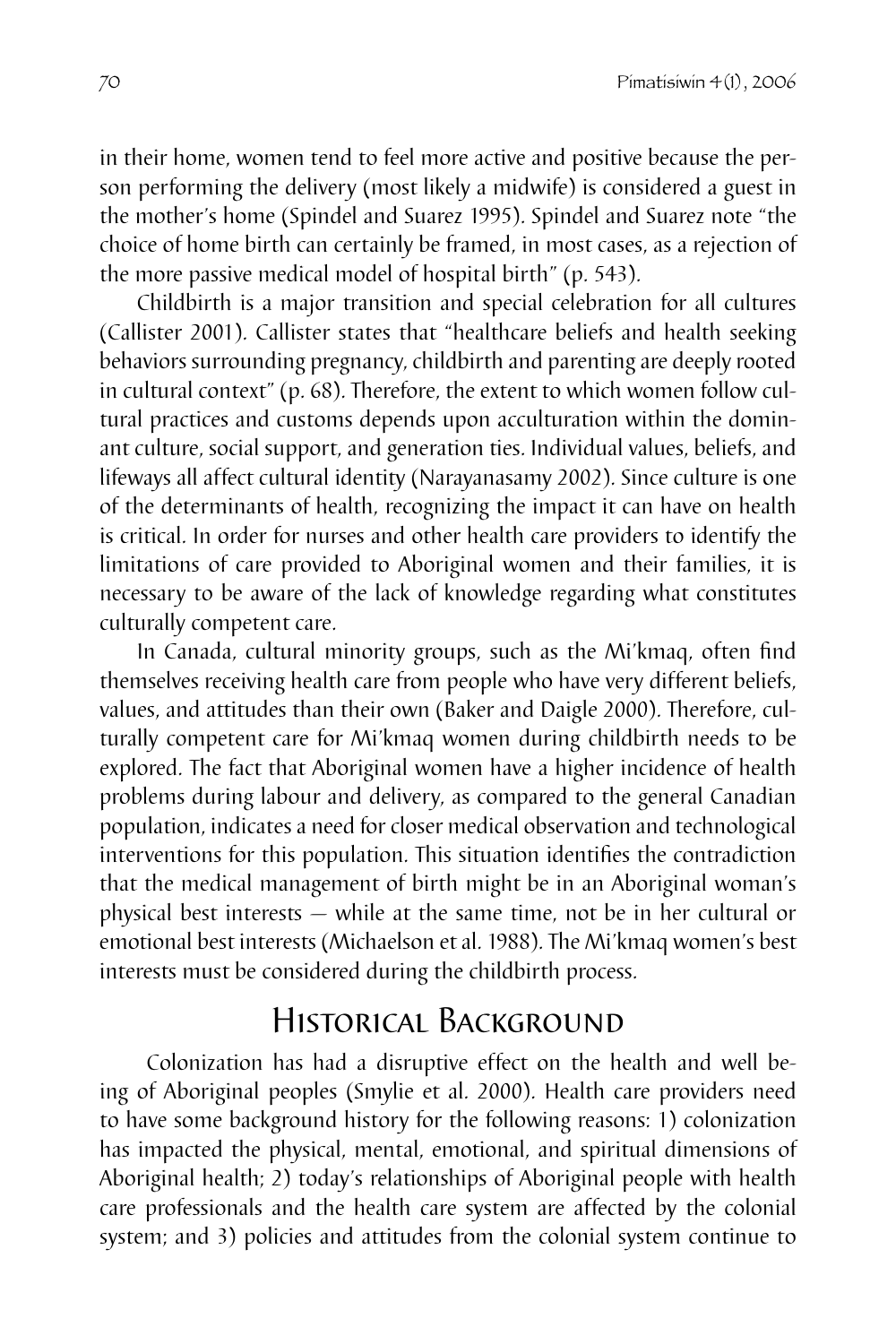thrive (Smylie et al. 2000). Smylie et al. (2000: 1074) state "prior to colonization, Aboriginal communities in the Americas were diverse and thriving." Social and political issues impact many levels in health care. In Canada, the mainstream health care system has been shaped by years of internal colonial politics that have managed to marginalize Aboriginal peoples from the dominant group (O'Neil 1986).

# Aboriginal Women's Health

Beliefs about illness and wellness are deeply rooted in every culture. Mi'kmaq views on health are holistic and unite "the ideology of balance and the interconnectedness of the natural world" (Baker 1998: 323). These beliefs are powerfully linked to spirituality; healing occurs when there is harmony and connectedness. The medicine wheel represents a model of health in which emotions, thought, spirituality, and the physical being all play vital roles in maintaining balance in the person. Battiste (2000: xxii) asserted that the medicine wheel depicts "symbolically that all things are interconnected and related, spiritual, complex, and powerful." Battiste illustrated the use of the medicine wheel using the four directions of the Sacred Wheel (winds of the West, North, East, and South). The Western Door represents the direction of autumn showing "the ideas that have shaped the last era of domination underpinning modern society" (Battiste 2000: xxiii). The Northern Door means that Indigenous peoples are challenged by the winter, however, it is when they learn endurance and wisdom. The Eastern Door represents the spring. It is associated with the place of beginnings and enlightenment, where new knowledge is created or received to bring about harmony. The fourth direction is known as the Southern Door, which is the direction of the summer and a time of growth. Here, the Indigenous people honour their teachings, Elders, and ancestors in ceremonies and gatherings.

People's perception of their health and their ability to have control has an effect on overall health (Potter et al. 2001). Since Aboriginal women's cultural beliefs and traditions are interconnected with childbirth, recognizing and adhering to their cultural beliefs and practices can provide a more culturally appropriate environment for the birth experience. A culturally sensitive environment can help to empower women who ultimately can improve their health and that of their families. Culturally sensitive means that the provider has some knowledge of traditional health beliefs among diverse populations in which they are providing care (Spector 2004).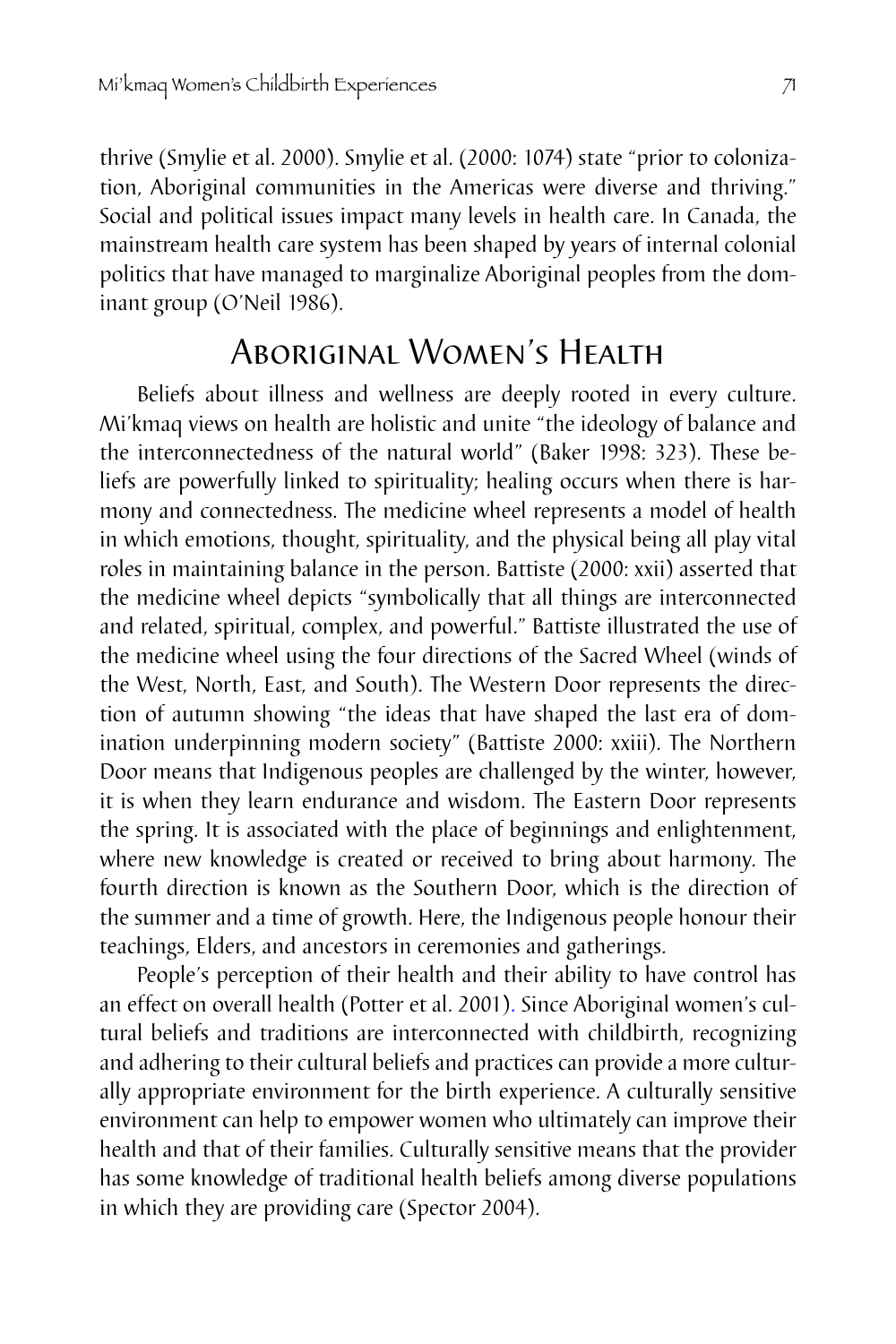During childbirth, Aboriginal women, single parents, women with disabilities, women of colour, and others, do face significant health issues (Health Canada 2003b). Aboriginal women have a higher number of health disparities than non-Aboriginal women (Health Canada 1999a), placing them at high risk for perinatal complications. Aboriginal women have a higher risk of health problems such as diabetes, cardiovascular disease, respiratory diseases, and cancer of the cervix. There is increased incidence of diabetes, cardiovascular disease, and respiratory diseases as the person ages (Smylie et al. 2001). Aboriginal women also have a lower life expectancy and experience overall poorer health than the general population. When a woman begins pregnancy with a chronic health problem such as those mentioned, both the mother and the baby are at risk for perinatal complications (Pillitteri 2003). A highrisk pregnancy is defined by Pillitteri as "one in which a current disorder, pregnancy-related complication, or external factor jeopardizes the health of the mother, the fetus or both" (p. 329). Normal pregnancy can bring on medical complications that are exacerbated by existing chronic conditions, leaving the mother with less reserve to function, and perhaps affecting future pregnancies (Pillitteri 2003).

In 1999, the Mi'kmaq Health Research Group assisted The Unions of Nova Scotia Indians with the First Nations and Inuit Longitudinal Regional Health Survey, which studied the health of the Mi'kmaq population living on reserves in Nova Scotia. The participants (N=723) included children, youth, and adults, ranging in age from infancy to 55 years and older. Areas of concern relevant to maternal/child included Mi'kmaq women's smoking rate during pregnancy at 52 percent, compared to 24 percent among the general population of Canadian mothers. Breastfeeding rates revealed that 28 percent of Mi'kmaq mothers breastfed their babies in comparison to 72 percent for Canadian mothers. Both the high smoking and low breastfeeding rates can have a negative impact on an Aboriginal mother's health and the health of her baby (Mi'kmaq Health Research Group 1999). Smoking increases the incidence of premature labor and low-birth-weight babies (Freda 2001). Walker and Creehan (2001) reported that breast milk meets the needs of the infant to build an immune system needed for healthy brain development among other benefits, such as decreasing respiratory diseases, otitis media, and gastrointestinal illness. Although there is some research on childbirth issues among Aboriginal women, it is very limited.

Infant mortality is considered one of the main indicators of health of a population, and generally lessens with an increase in women's health (Adelson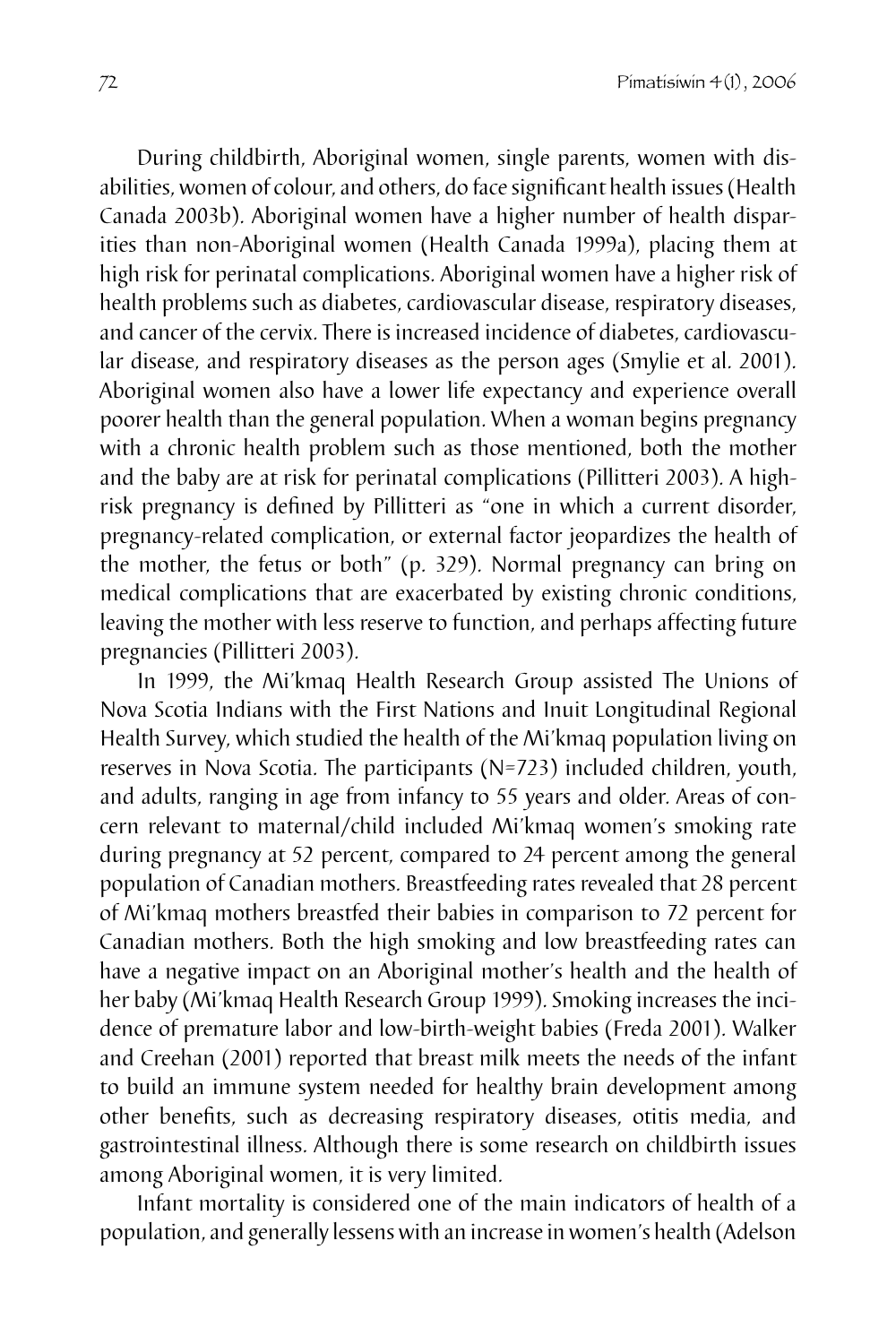2005). The infant mortality rate for First Nations is 8 deaths per 1000 live births, which is 1.5 times higher than the mainstream population (Adelson 2005). High birth weight (>4000 grams) is 18 percent in First Nations babies compared to 12.2 percent for other Canadian babies. Low-birth-weight babies <2500 grams, a group who are generally considered more at risk, is actually slightly less than the general Canadian population (Smylie et al. 2001).

Good maternal, sexual, and reproductive health is needed to assist children to develop positive self-esteem and establish long-lasting healthy relationships throughout life. Healthy outcomes occur when a strong foundation is established. High rates of sexual and reproductive problems such as teen pregnancy, sexually transmitted diseases, and sexual and family violence are found in the Aboriginal population; thus health care strategies need to reflect these health concerns (Health Canada 2001). Reducing social and economic disparity, primarily poverty and discrimination, which affect sexual and reproductive health, is essential.

Aboriginal women's needs and concerns have been under represented in previous research studies. Including Aboriginal women in research studies to establish key priorities and strategies is an effective way of promoting Aboriginal health (Stout, Kipling, and Stout 2001). The Royal Commission on Aboriginal Peoples (1996) recommended that governments and organizations give Aboriginal women fair opportunity to participate in areas that effect the health and healing of their population. According to Health Canada (2003b), a significant challenge for health care providers is to acknowledge the strengths of minority people and to work with the minority populations they serve.

# Aboriginal Health Model

The paucity of research on the childbirth experiences of Mi'kmaq women necessitated a personal communication with Murdena Marshall, a Mi'kmaq educator/Elder and mother living in a First Nations Community in Cape Breton. Marshall discussed the beliefs about the Mi'kmaq people's views on health, including labour and childbirth in her unpublished manuscript titled "Parenting and Traditional Beliefs Are Essential" (1992). The following is a brief excerpt:

During labor and childbirth the mother is instructed not to make too much noise or use abusive language during delivery. The old ladies will ask that you maintain yourself so that when the baby is born, he or she will be in a world that is calm and peaceful. It's bad enough that the baby leaves the dark, warm cradle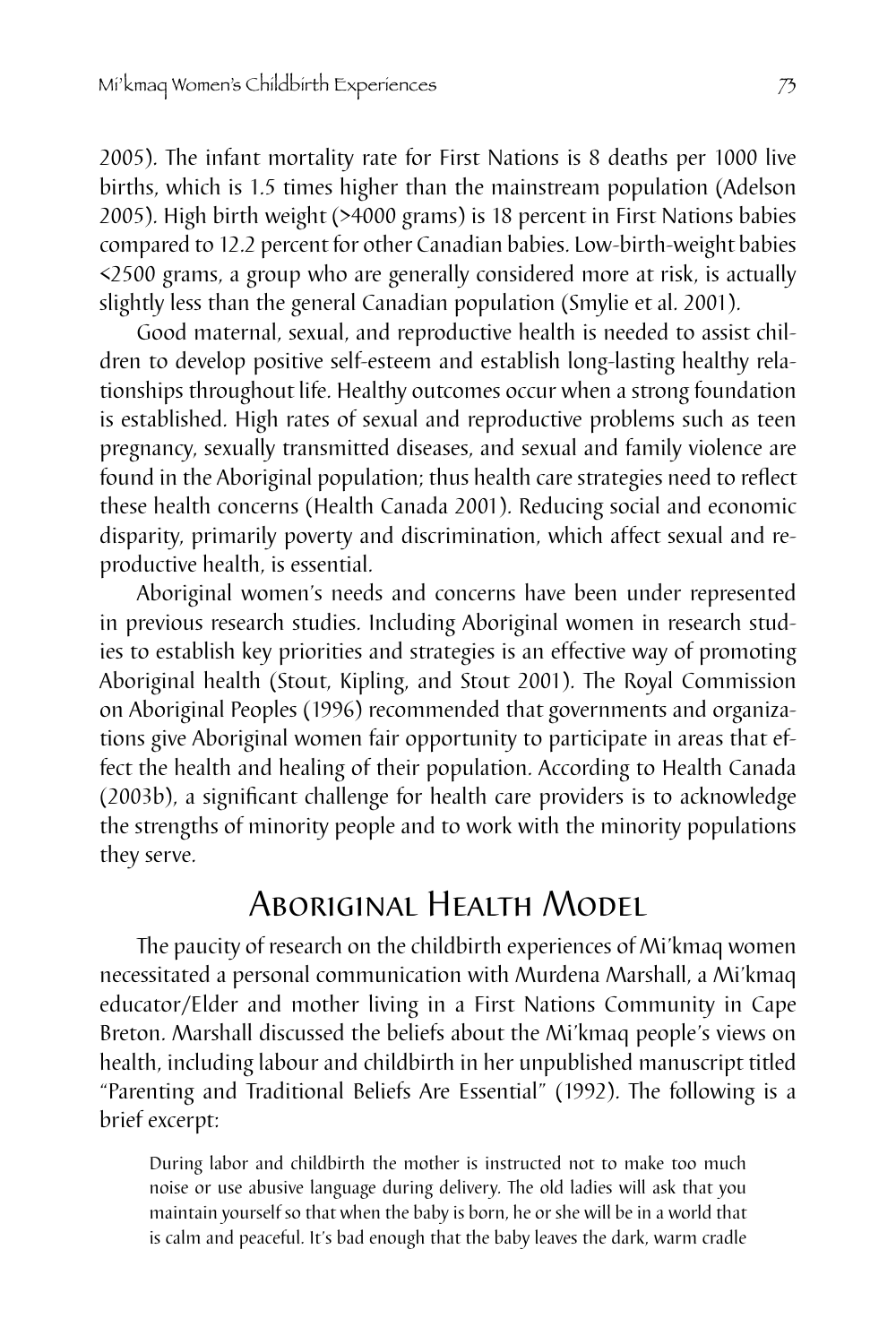to be exposed to cold, light and abusive language. They say at least eliminate the noise, it still will be cold and bright but it could be welcoming. (p. 4)

The health model in Aboriginal communities usually incorporates physical, mental, emotional, and spiritual health (Mi'kmaq Health Research Group 1999). According to Murdena Marshall (personal communication 2004), the above health model includes the same four components of a person who is "required to work together in harmony and balance for good health to happen." The physical represents the "body-birth" and the spiritual refers to the "soul and death," a "duality" which signifies opposites in meaning. Marshall stated "you have to overcome the negative for healing to begin" with four components integral to the healing process. For example, Marshall stated, "you will feel better even though you have cancer." Just "thank God" for what you have (personal communication 2004). Many Aboriginal people believe that traditional customs reflecting this balance of essential parts are necessary to help improve and maintain the health of Aboriginal societies (Mi'kmaq Health Research Group 1999). Understanding the beliefs of a wellrespected Mi'kmaq educator provides insight into Mi'kmaq beliefs (i.e., balance and health). This suggests that providing culturally relevant childbirth care for Aboriginal women may have a direct positive impact on the physical and psychosocial outcome of the process.

# HISTORICAL EVOLUTION OF CHILDBIRTH

Prior to the 17th century, birthing in most countries was considered within the realm of women and it occurred primarily outside a hospital setting (Johanson, Newburn, and Macfarlane 2002). Hospital births were essentially unheard of prior to the 20th century (Savage 2002). According to Lothian (2001: 13) "the social structure surrounding birth [has] changed dramatically" since a century ago when the labour and delivery of childbirth was considered an everyday event. During that time, women learned about childbirth from their mothers, sisters, other relatives, and friends; birth stories were passed down from generation to generation. Women delivered at home, often with midwives, and surrounded by their loving and supportive families. In North America, by the 1950s, a shift to delivering babies in hospitals had gradually occurred (Savage 2002). With this change came the idea that birth was a medical event (Jordan 1983).

Medicalization continues to be the principle ideology underlying current health policies and practices in the Aboriginal population (Royal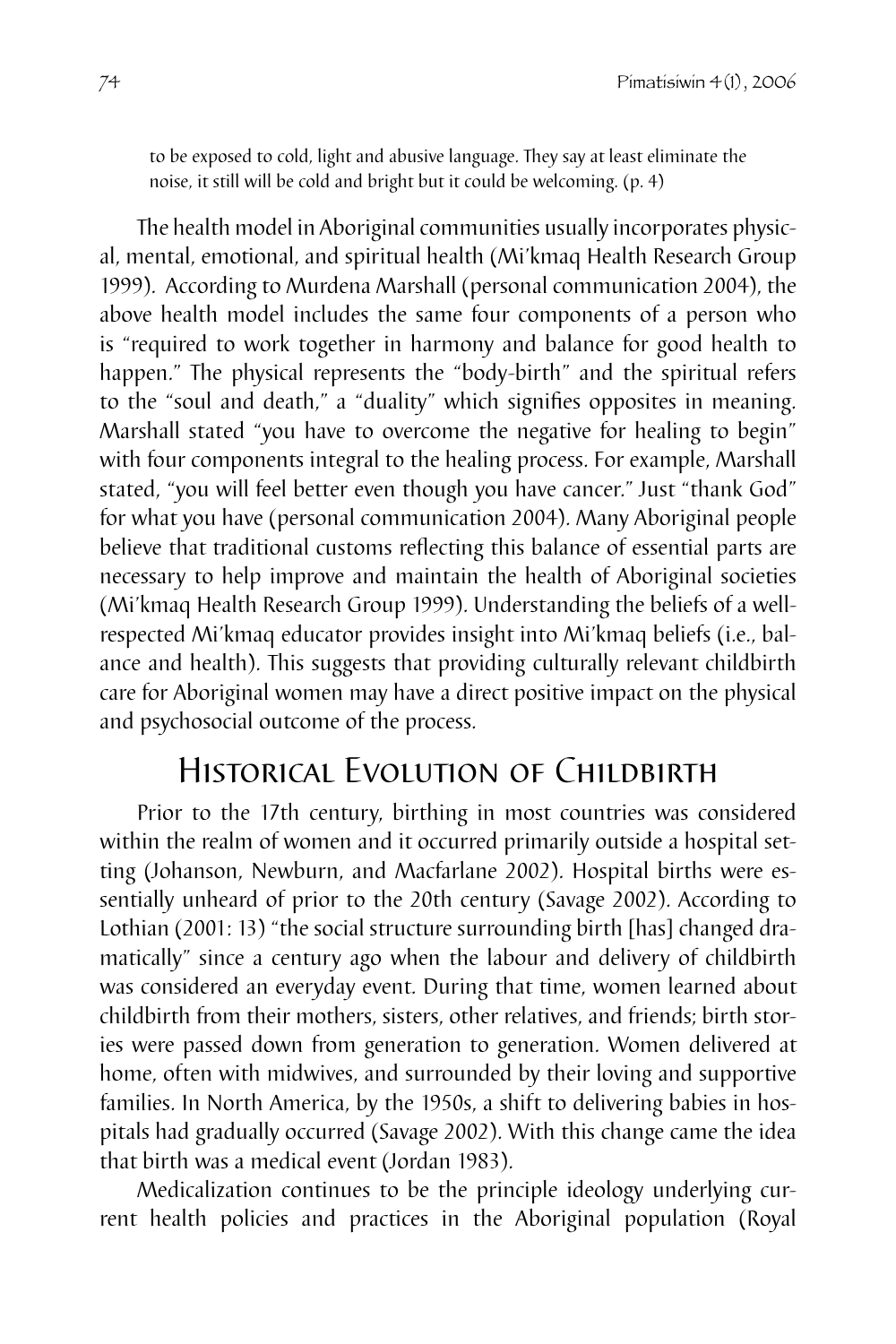Commission on Aboriginal Peoples 1996). Consistent with Western biomedical beliefs about health and illness, there has been a tendency to "medicalize social problems as arising from individual lifestyles, cultural differences, or biological predisposition — rather than from impoverished social and economic circumstances, marginalization and oppressive internal colonial politics" (Browne and Smye 2002: 29). Although biomedicine has helped to lower morbidity and mortality rates, their focus on disease often ignores gender issues and the social, historical, and cultural aspects of health and illness (Meleis and Im 2002). Biomedical models, which promote the medicalization of women and women's bodies, create feelings of helplessness, thus promoting loss of control regarding managing the whole wellness-illness continuum (Meleis and Im 2002).

Women are vulnerable during childbirth and often have limited control over their childbirth experiences, including decisions surrounding the medical care they receive (Lazarus 1997, Esposito 1999). Lazarus studied three groups of women: a lay middle-class group, a health professional group, and a group of poor women (those with limited resources). She found those women with limited resources had fewer choices and less control over their care than did the rest of the population. The disadvantaged group of women reported being burdened with social and economic problems that left them feeling overwhelmed. Women in the poor group primarily focused on "continuity of care rather than on issues of control" (Lazarus 1997: 133). Because many of these economically disadvantaged women had given birth at a very young age, they were also unemployed and had limited education. Having choice and control over their childbirth experience was given low priority because of the urgent nature of their socioeconomic situation. Lazarus concluded that women with more education seemed to enjoy greater control over their childbirth experience.

Davis-Floyd (1992) reported similar findings when she interviewed 100 pregnant women in both the hospital and at home. Davis-Floyd described how most women in American hospitals were given hospital gowns, connected to fetal heart monitors, and administered intravenous therapy. Some women were given a synthetic hormone called pitocin to speed up ineffective labour contractions (changes in cervical dilatation less than 1 cm per hour). During the delivery of the baby, many received an episiotomy, which was performed to widen the birth outlet. Because most obstetricians used these obstetrical procedures, they were considered the norm in most urban settings or towns. Davis-Floyd described how childbirth action groups tried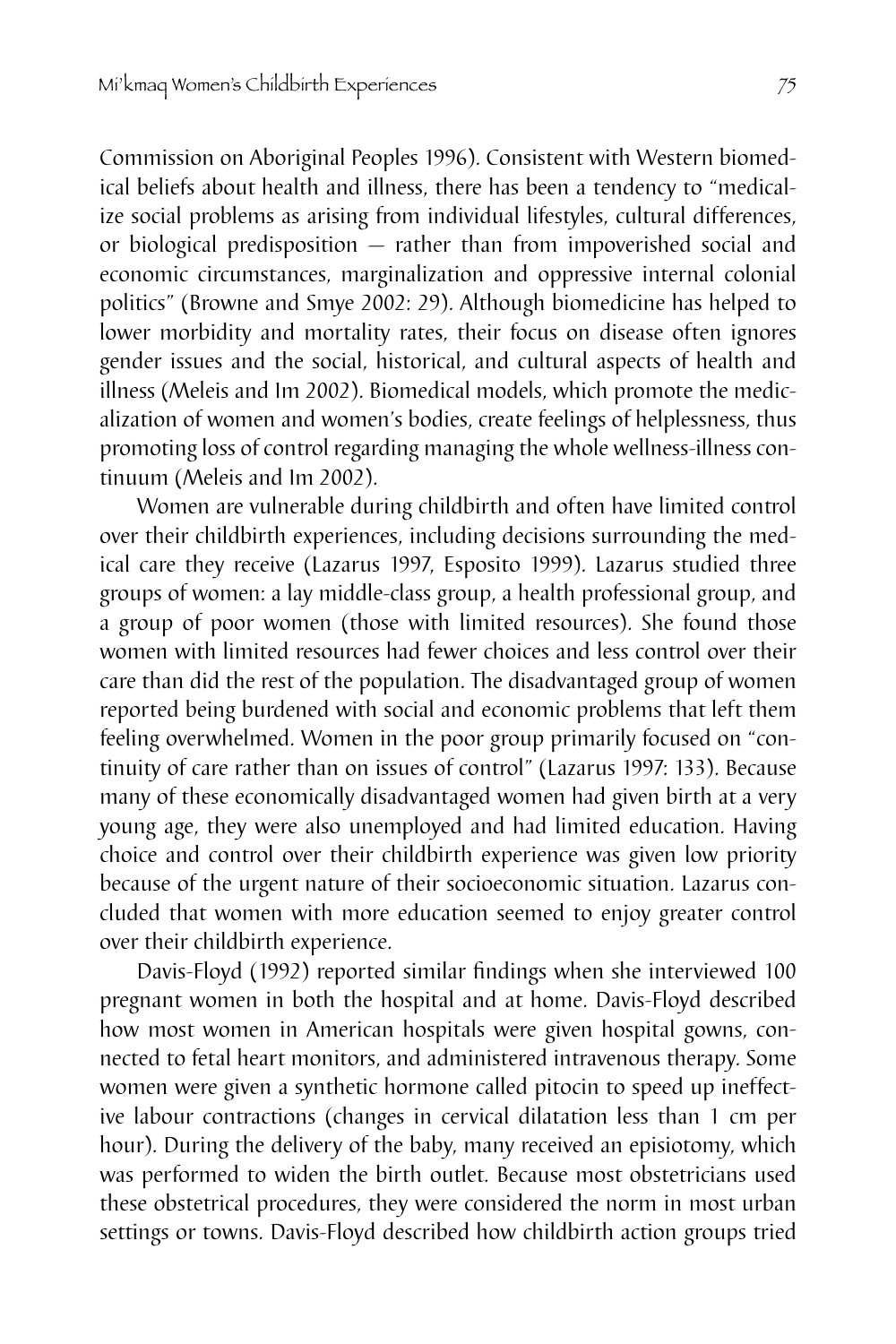to change the hospital environment to a more natural childbirth approach to eliminate technical rituals incorporated into the obstetrical interventions that women experienced as part of their childbirth experiences. Davis-Floyd acknowledged the importance of respecting women's birth choices stressing the need for a holistic approach instead of a technical model for childbirth.

Prior to the medicalization of childbirth, women in general listened to stories about the strength and power of giving birth rather than the pain they were about to endure (Savage 2002). Giving birth was considered a positive and empowering event. Savage claims that today, women are sharing their personal stories about traumatic birth experiences and medical interventions to save their baby with less emphasis on how powerful birth can be and the joy of maternal newborn bonding.

Farley and Widmann (2001: 22) described storytelling as "a culturally universal interaction" by which events in people's lives are shaped, thus enabling understanding of the meaning of a particular situation, so they can move forward. In a medicalized birth environment, sharing birthing stories is not visibly supported or enabled (Savage 2002). Savage described how the "cultural constructs of the twenty-first century overwhelmingly support the technocratic model" (p. 10). Increasing knowledge about historical childbirth practices that women have passed on for many generations is disregarded as a mechanical view emerges in birthing units. Strong influences from medicine and technology "have replaced women's ways of knowing" (Savage 2002: 9) about birthing practices resulting in fear of experiencing pain, fear of failure, and fear that if one does not follow the medical recommendation, there is a risk of birth complications and a "less than perfect birth and baby." In most birthing units today, medical equipment, fetal heart monitors, intravenous therapy, epidural anesthesia, oxygen therapy, and pain medications are used to assess and provide care to mothers in labour (Health Canada 2003a). However, Hiebert (2003: 47) claims "childbearing practices, heavily influenced by Western medicine, are in opposition to an Aboriginal worldview that embraces childbirth as an influenced natural event."

# Alternate Birthing Arenas

In recent years, despite the belief of health care providers that the best place to give birth is the hospital, there has been no sound evidence to prove that the hospital setting is safer for women with uncomplicated pregnancies to deliver (Lothian 2001). Women with uncomplicated pregnancies have begun advocating for the establishment of birthing centres and home births.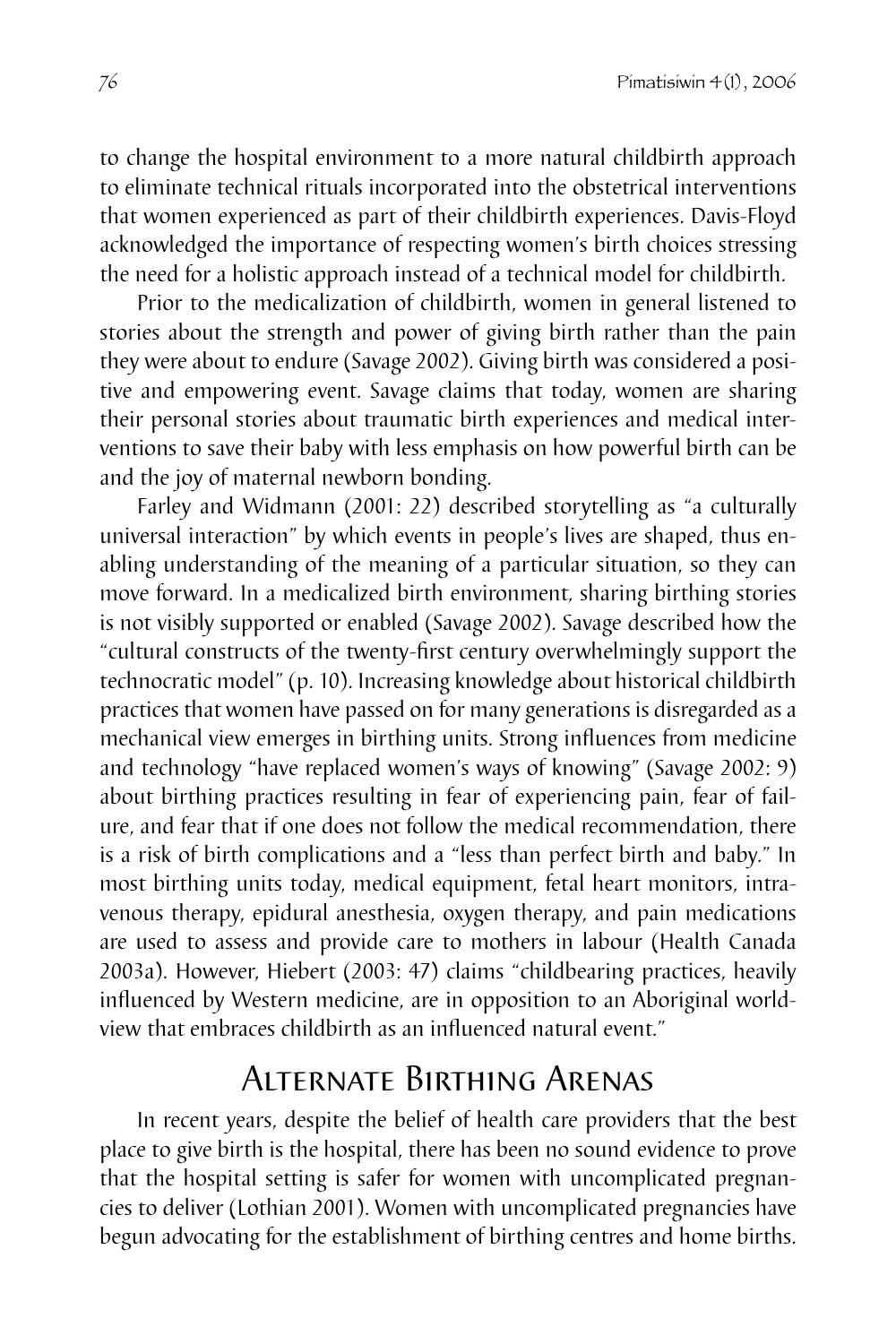Although this change is gradual in North America, women in general are beginning to make some significant strides toward natural childbirth. For example, the Reproductive Care Program of Nova Scotia (RCPNS) (2003) reported that, although most women in Canada deliver in hospitals, there are some free-standing birth centres and a small but increasing number of Canadian women are giving birth at home. Johnson and Daviss (2005) reported that women who planned on having a home birth with a midwife present at delivery, had minimal intrapartum and neonatal complications, comparable to women delivering in low-risk hospitals in North America. According to Bourgeault, Benoit, and Davis-Floyd (2004: 7), there has been a growing movement toward home births since the late 1960s and 1970s, with "lessening of trust in professional authority, an unprecedented decline in respect for medicine, and a growing recognition of emotional, social, and spiritual components of life and healing in particular." Bourgeault et al. report the anticipation that most areas in Canada will soon legalize midwifery and integrate it into the current health care system. Currently in Canada, midwifery has been adopted in Ontario, British Columbia, Alberta, Saskatchewan, and Manitoba (Potter et al. 2001). Thus, unique forms of midwifery practice will emerge, providing women the option of choosing home birth.

The introduction of the family-centred care concept into hospitals, where the birth experience belongs to the mother and her family, has significantly changed maternal-child practices (Kendrick and Simpson 2001). Birth is increasingly being seen as a family event where women select their support people during the childbirth experience. According to the RCPNS (2003: 1), "in a truly family-centered care environment, women are active participants in every aspect of their care." Therefore, families are visible and part of the decision-making process. Respect is given to women for their knowledge of their own health and that of their families (RCPNS 2003). Aboriginal families are allowed to take their women to the hospital and remain with them during the childbirth experience. However, in some remote areas such as in the Northwest Territories, Aboriginal women are transported out of their community to deliver in larger hospitals leaving their husband and children at home (Paulette 1990).

The delivery of safe and competent care, that meets the needs of women and their families, is a major priority. Evidence is growing to support the benefits of having a normal and natural birth experience (Lothian 2001). By choosing a home birth, women and their families share responsibility for care and the outcome with the labour attendants (Vedam and Kolodji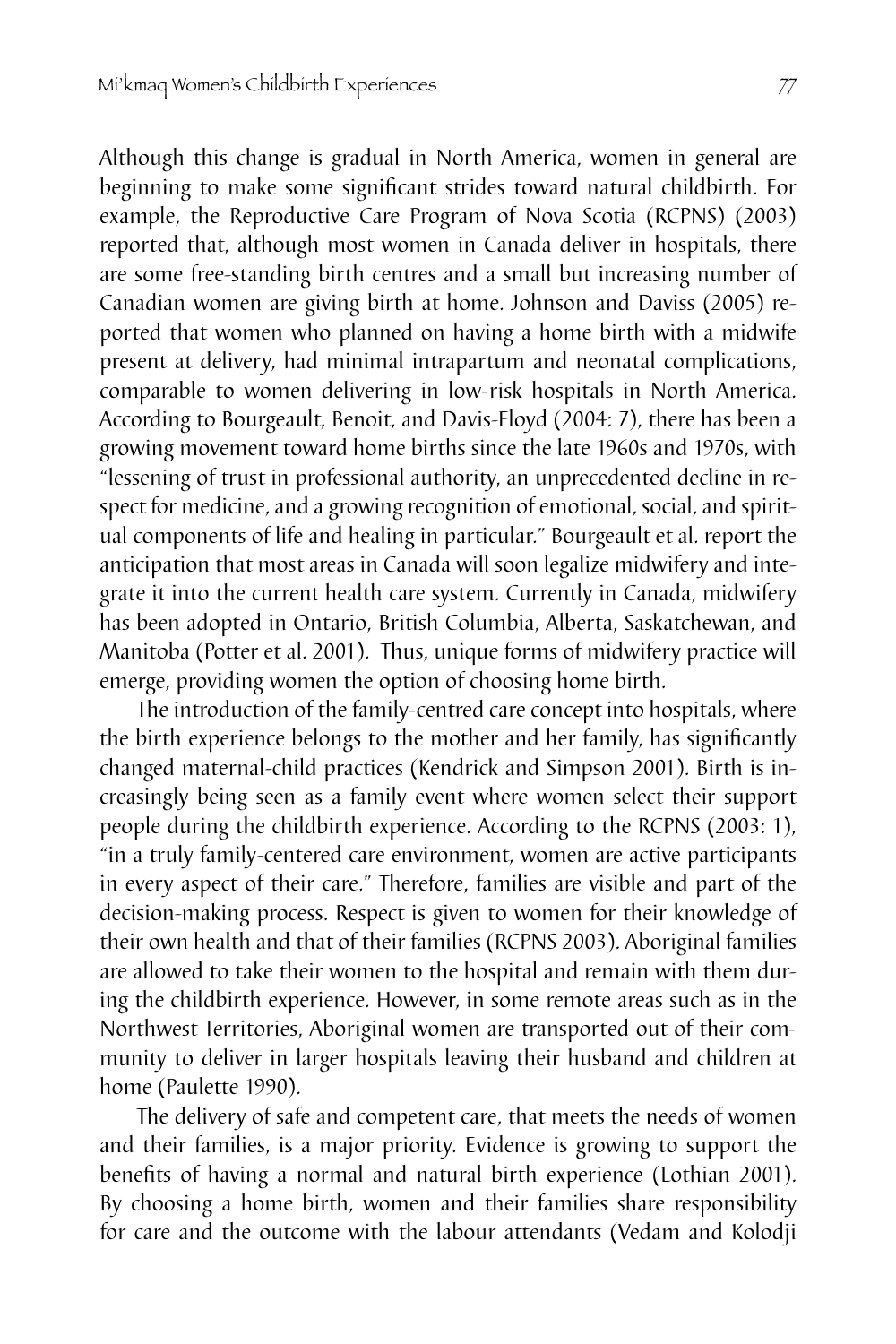1995). Tremendous effort goes into assessing the mother to determine if she is a candidate for home birth, and the benefits of being able to deliver their babies in the home environment make the entire process satisfying for mothers and families. Since Aboriginal people value the importance of sharing the birth experience with members of family and community, being able to deliver in their own communities in a birth centre or home birth could help to build strong bonds and caring relationships between community members (Paulette 1990).

# CULTURE AND CHILDBIRTH

Childbirth for women and families is generally a happy and exciting event characterized by anticipation and uncertainty about giving birth (Health Canada 2003a). This birth experience represents a major life transition for mothers and families (Chick and Meleis 1986, Health Canada 2003a, Nelson 2003). According to VandeVusse (1999) the memories and experiences of giving birth remain with women for decades. As such, childbirth has deep and lifelong effects for women. The overall aim of childbirth is for women to have a positive birth experience, while maintaining health and preventing and/or minimizing complications to babies and women.

Callister (2001) asserted that one's healthcare beliefs and behaviours about the childbirth experience are deeply entrenched in cultural context. She contends that culture represents women's identity. Women's cultural practices, beliefs, and traditions are complex and depend on factors such as support and acculturation into a dominant culture within society (Callister 2001). It is important to remember that, even though individuals share a common birthplace, their cultural traditions may be different. Sokoloski's (1995) qualitative study of First Nations women reported similar findings. The First Nations women viewed pregnancy as a very natural and normal event, requiring neither medical interventions, nor attending to prenatal care.

In Canada, cultural minority groups often find themselves receiving health care from people who have beliefs, values, and attitudes different than their own (Baker and Daigle 2000, Sokoloski 1995). Clarke (1997: 12) emphasized that research approaches, in addition to being culturally appropriate, need to be culturally suitable to the population being studied in order "to generate valid knowledge about culture, to develop theory, and to translate this into culturally suitable nursing and health care." Since feminism has historically focused on valuing women and challenging injustices based on gen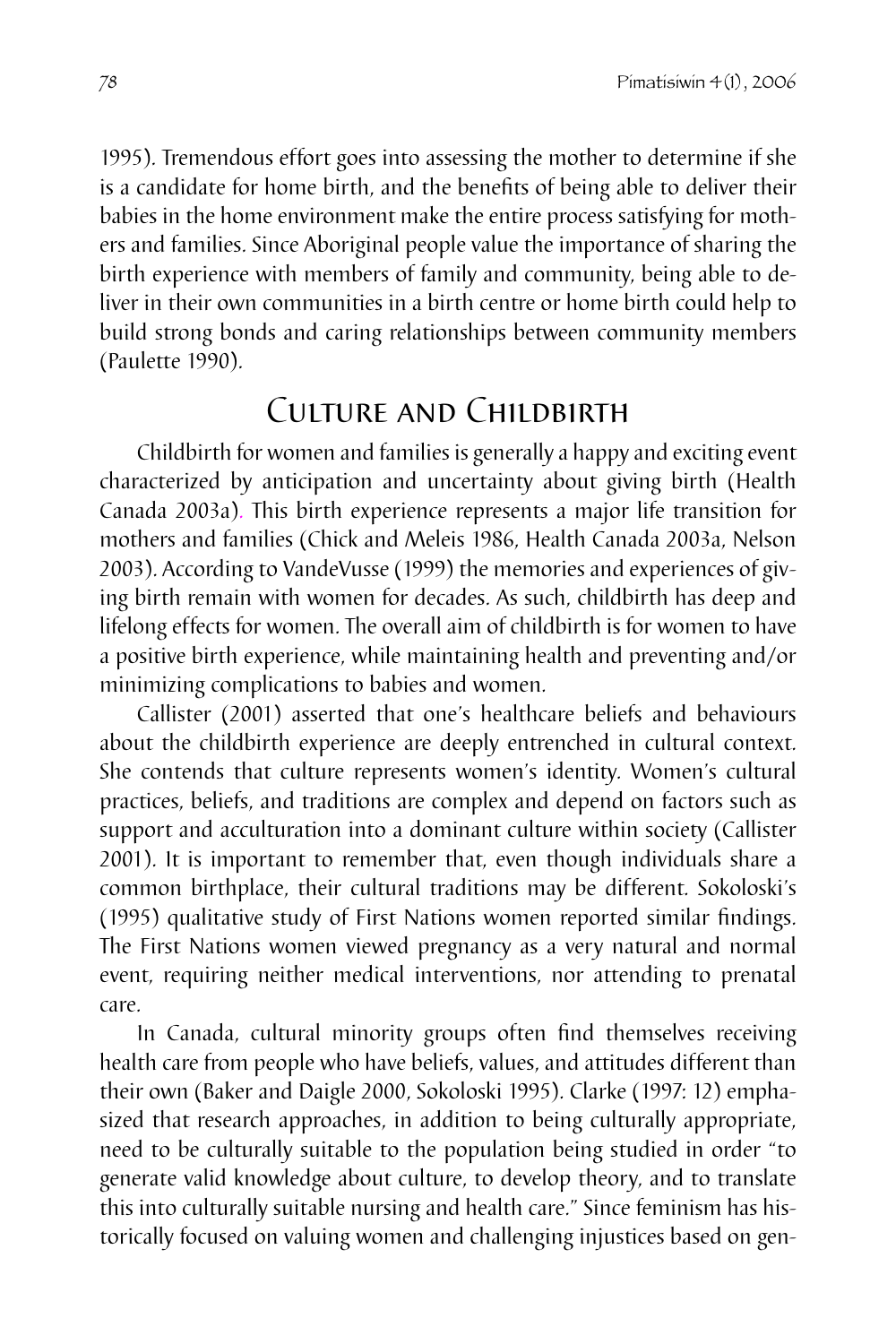der (Dugas, Esson and Ronaldson 1999), a feminist perspective for this study would explore the importance of gender in relation to Mi'kmaq women's childbirth experiences.

Individual values, beliefs, and traditions all affect cultural identity because individuals receiving care may differ from those who are providing care (Narayanasamy 2002). Baker and Daigle (2000: 8) state "few studies have examinedMi'kmaq people's perceptions of being cared forin a non-Aboriginal health care setting, but the limited data available suggest this can be a problematic experience for them." In order to promote healing among cultural minority groups, health care providers need to understand the meaning of childbirth for women who deliver their babies in an unfamiliar culture.

First Nations women hold traditional healing knowledge in high regard because this knowledge is passed down from female Elders (Browne and Fiske 2001). For many women, exposure to this knowledge helps to validate their cultural identity and improve relations with health care providers. According to Anderson (2005: 8-9), Aboriginal people's health is rooted in

... oppression and dispossession.... Aboriginal women suffer the ill effects of material poverty, but they also suffer from a poverty that happened when our traditional knowledge, cultures, and identities were stripped away from us through aggressive policies of assimilation and cultural genocide.

If Aboriginal people are going to get better they need to reclaim the cultural, intellectual, and spiritual ways that were taken away. If isolated from their culture, they will "experience an intellectual, emotional and spiritual rupture" that can create illness (Anderson 2005: 9).

Brown and Fiske (2001) describe First Nations women's health care experiences from a reserve in northwestern Canada. Some informants described situations where their health concerns were not taken seriously. For example, some participants reported that when they arrived at the clinic, nurses told the women there was nothing wrong with them and sent them home. As a result, they became more ill. The participants described some of the clinic nurses as being intimidating. Yet, a memorable experience occurred when a nurse, rather than leaving at the end of her shift, remained with a mother and held her hand while she gave birth to a premature baby. When health care providers provided emotional support and medical care, the participants felt they received outstanding care.

The value placed on cultural identity was evident in a qualitative study conducted by Browne (1995) with Cree-Ojibway people in northern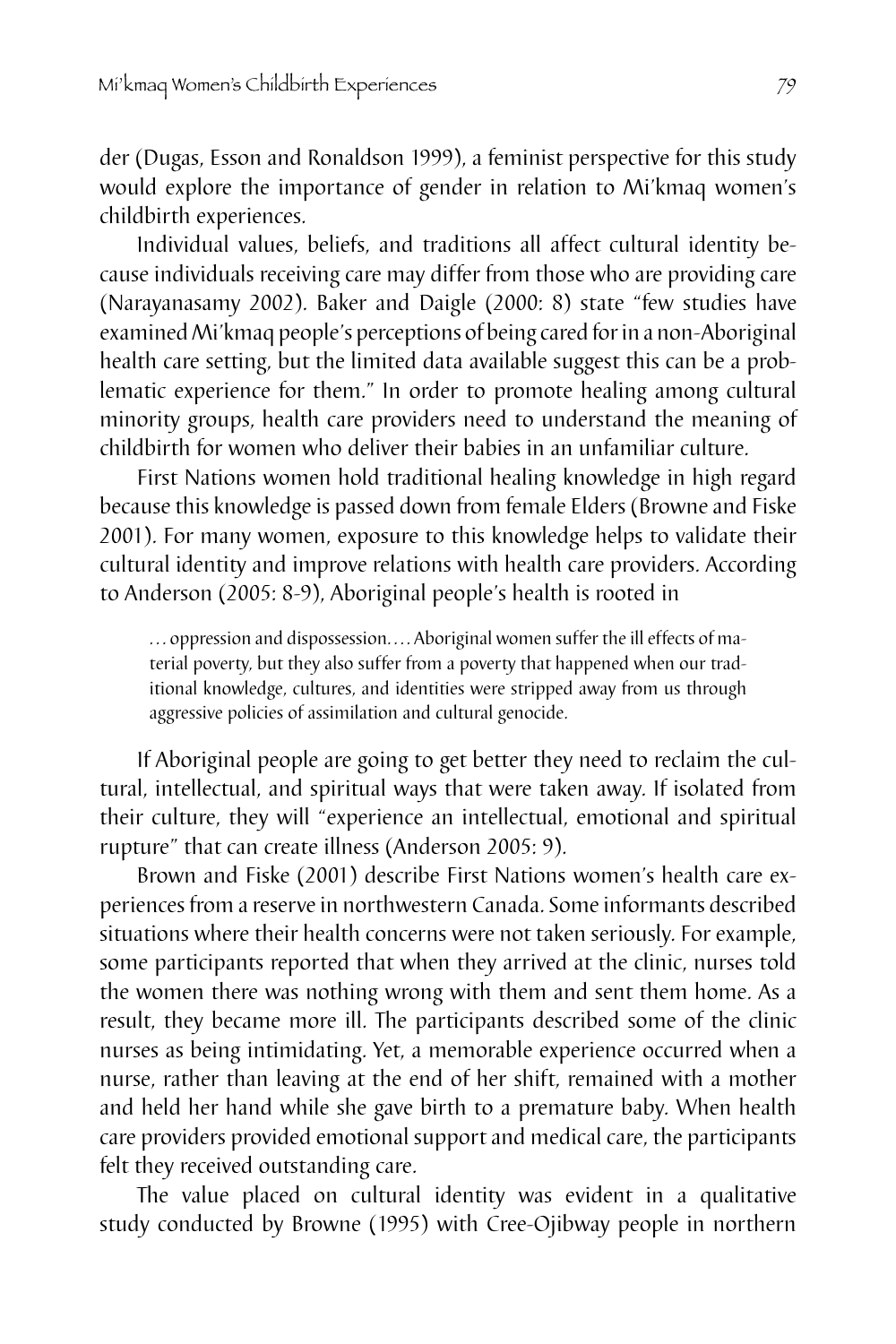Manitoba. The participants described instances in which they perceived the nurse as insincere during clinic visits for health care. The informants quickly sensed whether the nurse was in a hurry or did not want to answer their questions. The health care providers' verbal and nonverbal behaviours in the initial contact with the patients were interpreted as a sign of respect. Being sensitive to the importance of respect during interactions with First Nations people was considered highly important. Trust developed when First Nations people believed that health care providers genuinely care.

As the Mi'kmaq people have lived in close proximity with close family members for centuries, if a member is hospitalized during childbirth, it is customary for some family members to stay with the mother, enabling her to feel connected to her community (Baker 1998). According to Baker, "the cultural emphasis on the interconnectedness of people to their environment, to their family, and to the community can make hospitalization a particularly difficult experience for the Mi'kmaq people" (p. 318). Having family members present during hospitalization respects cultural traditions. The family plays a prominent role during childbirth and should be involved in decisionmaking.

Birth is an active, not passive, experience and women's role as active participants is of primary importance in childbirth (Lothian 2001). Support to the mother during childbirth is essential. Nurses must be competent to assess the women's needs based on her cultural expectations and preference; and support women in having a positive childbirth experience (Reproductive Care Program of Nova Scotia 2003).

Since research on cross-cultural issues is limited and with growing numbers of ethnic and minority groups in Canada, research is required in cultural groups to further understand effective cross-cultural caregiving (Baker and Daigle 2000). Studies are limited on cultural encounters within health care settings; available literature demonstrates serious concerns about the lack of cultural sensitivity and respect by the non-Aboriginal population (Baker and Daigle 2000, Browne 1995). Enang (1999) in a Halifax study on another minority group had similar findings.

## Purpose of the Study

A review of the literature regarding Mi'kmaq women's childbirth experiences provided direction for a proposed qualitative research study. The purpose of the study is to provide new knowledge about Mi'kmaq women's childbirth experiences, which occur in a large tertiary care centre outside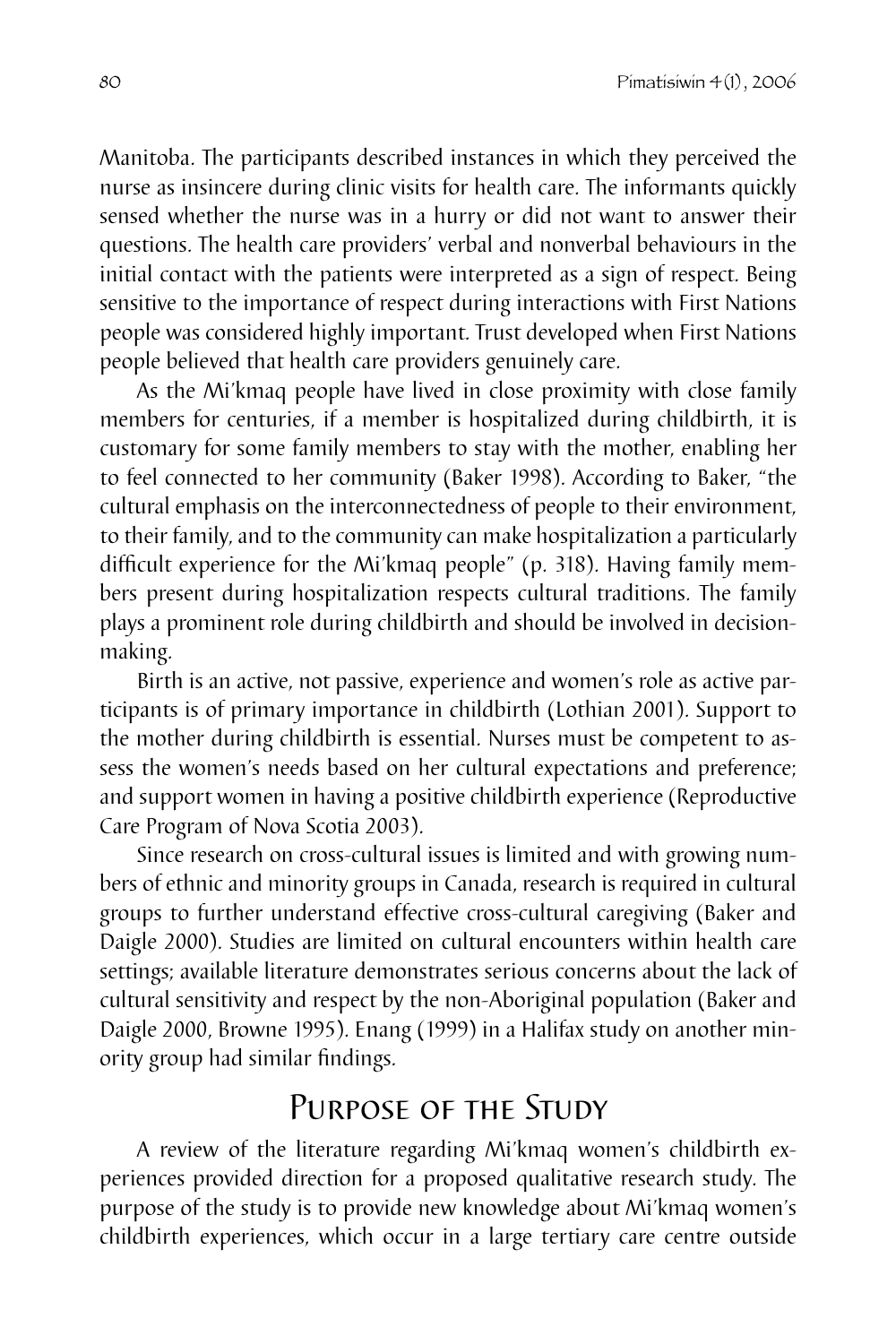their rural Nova Scotian community. The study will provide a greater understanding of Mi'kmaq women's childbirth. The research will explore Mi'kmaq women's perceptions of their birth experiences to help ensure that culturally appropriate care is provided to this population.

The research questions posed for the study include:

- What is the experience of Mi'kmaq women giving birth outside 1. their First Nations community?
- What do Mi'kmaq women perceive to be an optimal birth experi-2.ence from their own cultural perspective?

# SIGNIFICANCE OF THE STUDY

Mi'kmaq women living in a First Nations community in Nova Scotia receive the majority of their prenatal care and postnatal follow-up care at the Health Centre, primarily by First Nations care providers. However, their actual childbirth experiences are primarily managed by non-Aboriginal health care professionals and occur in a tertiary care centre off the reserve, approximately forty-five minutes from their community, by road. All Mi'kmaq women deliver their babies off the reserve because there is no hospital located in the First Nations community. In instances where the mother or baby is high-risk, requiring more intensive health care than can be provided at this tertiary care centre, transfer to the major tertiary Health Centre in the province, a four-to-five hour drive by car, is carried out. Prior to the establishment of an Aboriginal Health Centre on the reserve four years ago, women received health services at neighbouring facilities. The First Nations Health Centre does not provide intrapartum and immediate postpartum care, thus, women continue to receive these services away from their communities. This situation is similar to other Aboriginal and non-Aboriginal populations in Canada, who often find themselves being cared for at a distance from their home communities and often by non-Aboriginal health care professionals (Baker and Daigle 2000).

As Mi'kmaq women deliver their babies in a culture different from their own, dissimilar values, beliefs, and attitudes, may result in greater vulnerability in their transition to motherhood (Meleis et al. 2000). Moffitt and Wuest (2002) noted that Aboriginal people living in the Northwest Territories believe that individual and community values are directly related to individual health and recovery from illness, and if not acknowledged, recovery may be hampered. Moffitt and Wuest recommended that cultural caregivers include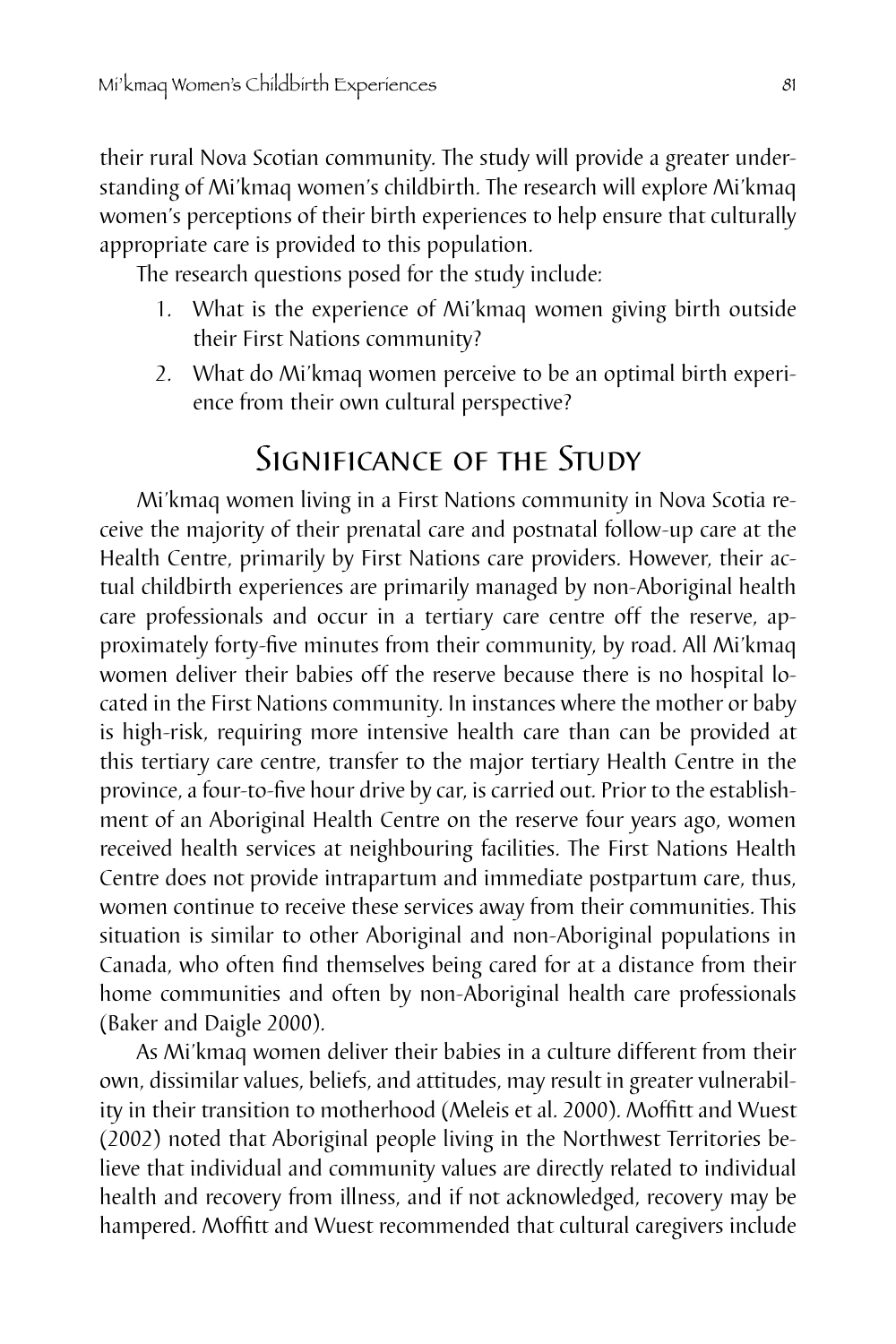customary healing traditions and the use of interpreters as active participants in the care process.

In a society dominated by non-Aboriginal culture, women from a minority group such as the Mi'kmaq may experience childbirth in an arena that is not culturally sensitive to their needs. Enang (1999) maintained the link between culture and health is apparent with marginalized groups, in reference to racially visible individuals experiencing social and economic hardships as a result of unemployment. According to Willis (1999: 58) "models of care that are patient-driven and that respect cultural preferences and motivations are most likely to promote the desired health behaviors and positive health status." For example, culturally competent care that respects cultural strengths is a key factor in helping families feel empowered and, therefore, enabling them to maintain their cultural beliefs, values, and health practices throughout health care experiences.

Since there is very little literature available about the experiences of Mi'kmaq women during childbirth, it is hoped that the knowledge and insights will assist health care professionals to provide more culturally appropriate care. Receiving culturally competent care could enable Mi'kmaq women to have healthier outcomes for both themselves and their babies. It is anticipated that the findings from the study may also be used to inform policy development for Aboriginal health.

# Method and Methodology

A qualitative study to explore Mi'kmaq women's childbirth experiences outside their cultural context will be conducted. Qualitative research designs take place in real life settings and the researcher does not influence the phenomenon being studied (Patton 2002). There is a natural unfolding process, where the researcher observes and interviews participants in familiar surroundings that are comfortable to them. A qualitative method is suited to the study, as the purpose is to provide new knowledge about childbirth experiences and to explore Mi'kmaq women's perceptions of their birth experiences.

Feminist methodology forms the guiding principle for the study. According to King (1994), feminist methodology refers to questions that affect women, are important to women, and occur as a result of their struggles in society. Feminist research is particularly appropriate to the study of childbirth experiences of Mi'kmaq women. Since childbirth is about women having babies, and the family is one of society's most important institutions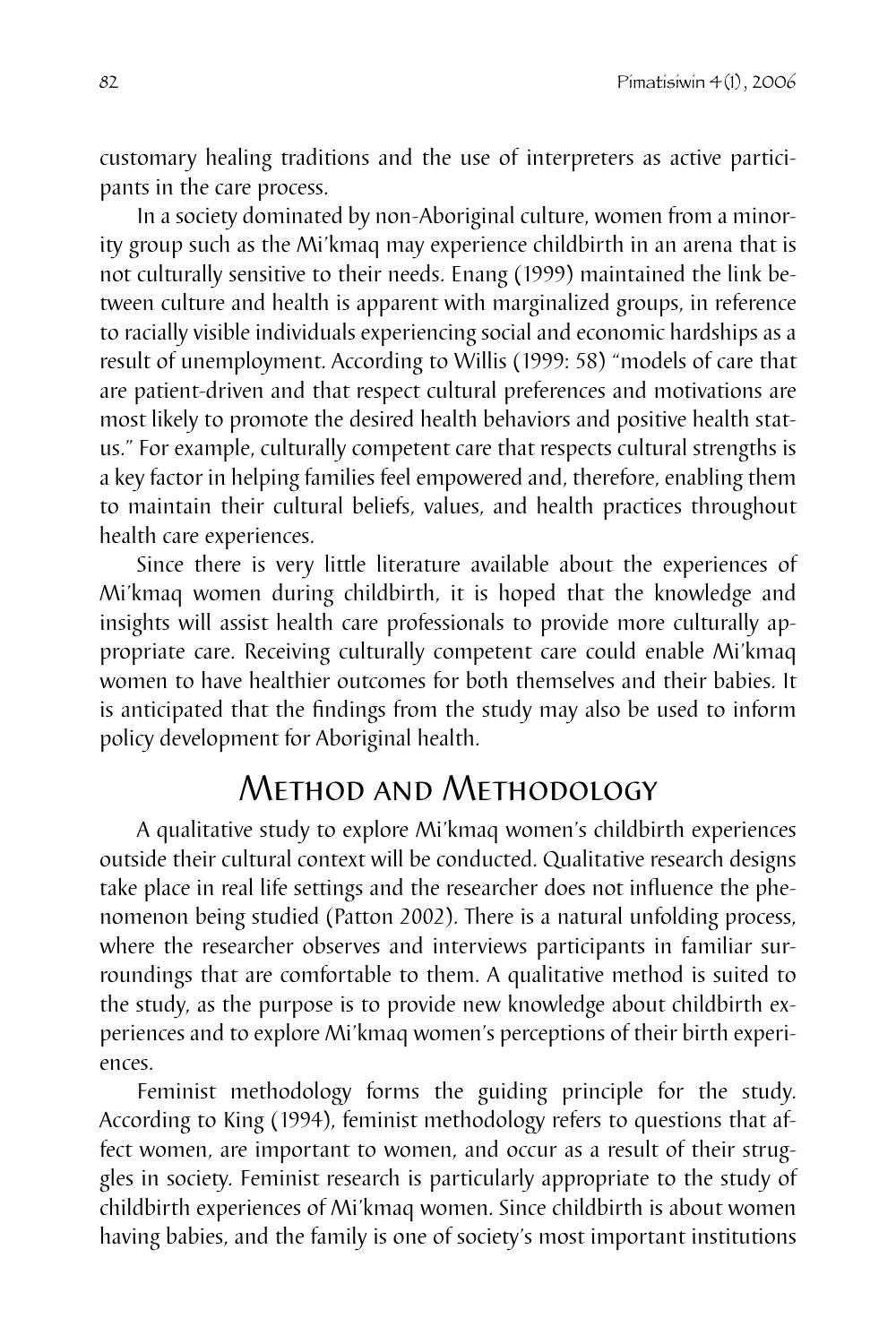(Wong, Perry, and Hockenberry 2002), then the care of women by health care professionals requires cultural sensitivity and competence. Since this study will be about women, and traditionally women have been oppressed, not only the participant but the nursing profession who are predominately female, can benefit from using a feminist approach to doing research. Enang (1999: 47) asserts "as nurses become more involved with feminism, we must not ignore the feminist perspective that is relevant to the experiences of women of colour and other marginalized groups." Evans (1993) added that feminist research could in fact act as a healer regarding issues related to equality and social justice for women.

Doering (1992: 26) defined feminism as "a world view that values women and confronts systematic injustices based on gender." Feminist theory and research are focused on women with a major emphasis on class and race bias (Wuest, 1994). Feminist theories have progressed by placing gender first, by including women in the dialogue of social and political theory, and by raising awareness of women's needs (Morse 1995) and the oppression of women (MacPherson 1983). They also offer the potential for new visions of justice and freedom for women (MacPherson 1983). The purpose of feminist research is to create a social system that represents equality, questions the status quo, challenges existing social systems, creates new personal choices related to health/life choices, and shifts the balance of power (Wuest 1994). In the study, feminist methodology is the most suitable choice for exploring women's experiences of childbirth because it addresses Mi'kmaq women's lives, thus valuing women and women's experiences. Enang (1999) asserts that feminist methodology provides the flexibility that is required to comprehend women's views and their experiences.

According to Wuest (1994: 578), "a major goal of feminist research is seeing the world through the eyes of 'the other' for the purpose of emancipation." Streubert-Speziale and Carpenter (2003) add that feminist researchers strive to see the world from the viewpoint of the women being studied, attempt to be analytical in examining the issues, and advocate for improving the lives of those being studied. Using feminist theory moves the concept of emancipation closer and specifically addresses women's lives (Streubert-Speziale and Carpenter 2003). In the proposed study, the findings generated have the potential to improve the birth experience of Mi'kmaq women if shared with health professionals and Aboriginal women.

Keddy (1992) asserts that schools of nursing and health care institutions are slowly embracing feminism as a means of hope for a discordant nursing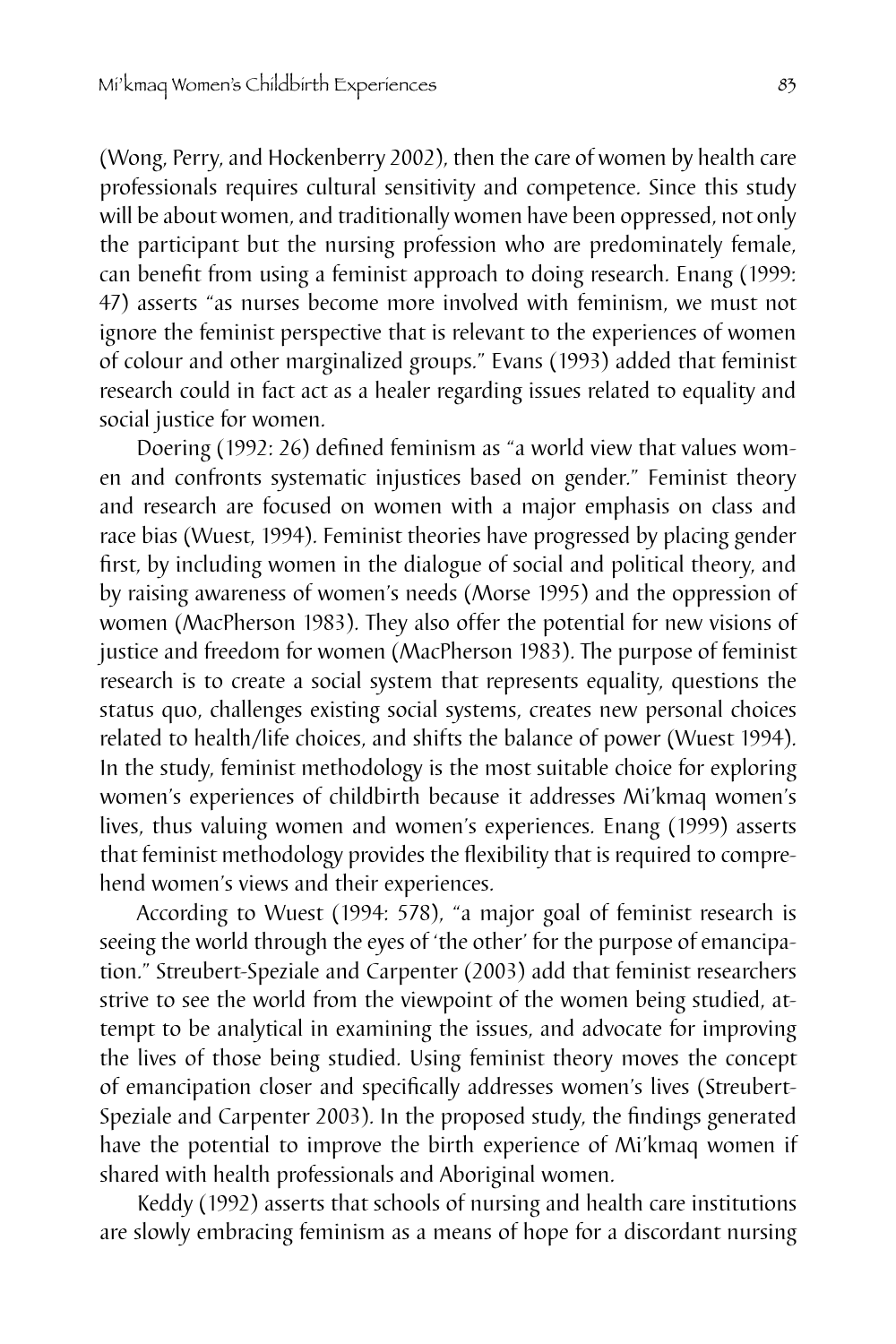profession. Researchers are beginning to re-examine their traditional methods for examining questions and are seeing the value of having a feminist perspective in the nursing theories they are using. By using a feminist approach, the hierarchical relationship is avoided, and power differences between the researcher and the participants are reduced. In this way, feminist research gives an opportunity for the participants' voices to be heard. Hence, in this study, a feminist approach would help to diminish the power difference.

In addition to using a feminist approach in this study, an Indigenous Framework will be used to help understand First Nations people, make connections, and recognize Indigenous knowledge and pedagogy. Indigenous knowledge

[includes] a web of relationships within a specific ecological context; contains linguistic categories, rules, and relationships unique to each knowledge system; has localized content and meaning; has established customs with respect to acquiring and sharing knowledge...." (Battiste 2002: 14).

Battiste (2000) asserts that Indigenous knowledge, including oral modes of transmission, is an essential and significant process for Indigenous educators and scholars. The Supreme Court of Canada recognizes oral modes of transmission as a legal form for transmitting and understanding Indigenous knowledge. Battiste (2000) adds that, if the courts are required to uphold Indigenous knowledge, then others in society should value oral traditions and recognize them as an important source of knowledge and scholarship. Knowledge from a First Nations perspective is a process that comes from creation and is considered sacred. Learning is considered to be a life-long journey. Knowledge educates people about how to take responsibility for their lives, helps to develop relationships with others, and guides First Nations people to use respectful behaviour. Traditions and ceremonies are considered part of everyday life.

Using a qualitative method will facilitate the study of Mi'kmaq women's childbirth experiences in more depth and detail (Patton 2002). King (1994) adds that qualitative research methods, which tend to be used in feminist research, are able to assist with identifying the most important issues concerning women. Qualitative methods can go beyond the traditional methods to create effective change.

Approval to engage in this study will be obtained from the Human Ethics Review Committee of Dalhousie University. Following approval, an applica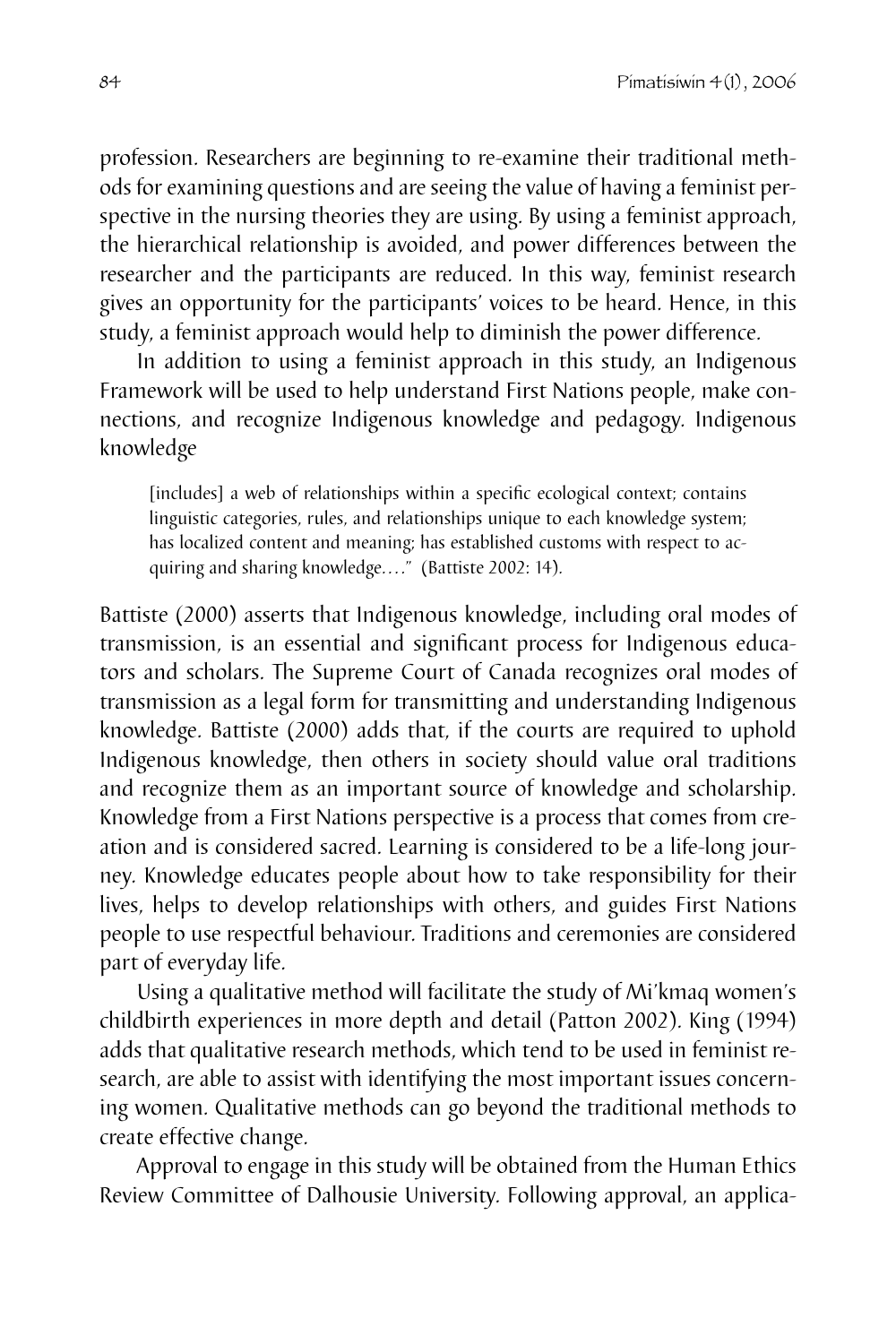tion will be submitted to the Mi'kmaq Ethics Watch Committee to gain additional approval, prior to commencing the research study.

Participants will be purposively selected (Patton 2002) on the basis of the following criteria:

- Mi'kmaq women; •
- 19 years or older; •
- living in a First Nations community in Cape Breton, Nova Scotia; •
- are first-time mothers; •
- have given birth within the past 2 years at a health care centre geographically separated from their community. •

If the Mi'kmaq women are not fluent in English, or need assistance in understanding some questions in the interview, a Mi'kmaq interpreter (with the permission of the participants) will be present to assist with interpretation.

The community health nurse, a Mi'kmaq woman, will approach Mi'kmaq women, according to the criteria described above, when they come to the health centre for their postnatal care and/or contact them by telephone. As appropriate, she will hand out or mail potential participants a copy of a letter of introduction to the study. The community health nurse will verbally clarify information in the letter of introduction, if necessary, to ensure that potential participants understand the purpose of the study and the nature of participation. This letter will describe the research, its purpose, and the nature of Mi'kmaq women's participation. It will also ask potential participants to contact the researcher if they would like more information or want to participate in the study. The researcher's phone number will be provided. However, the community health nurse will not be aware of the women's intention to participate in the study. Additionally, a stamped envelope and a participation form will be provided with the letter of introduction. Consent will be obtained from each Mi'kmaq woman prior to beginning the study.

Data will be collected by means of a one-on-one, in-depth interview developed by the researcher and a focus group discussion. Interviews and a focus group meeting will enable the researcher to obtain information from the participants in order to gain an understanding of their situations and obtain details.

Interviews will be audio-tape recorded and transcribed verbatim to ensure accuracy of the data. The researcher will write field notes after each interview has been completed. Data will be examined using thematic analysis. In this study, the researcher will evaluate data through participant validation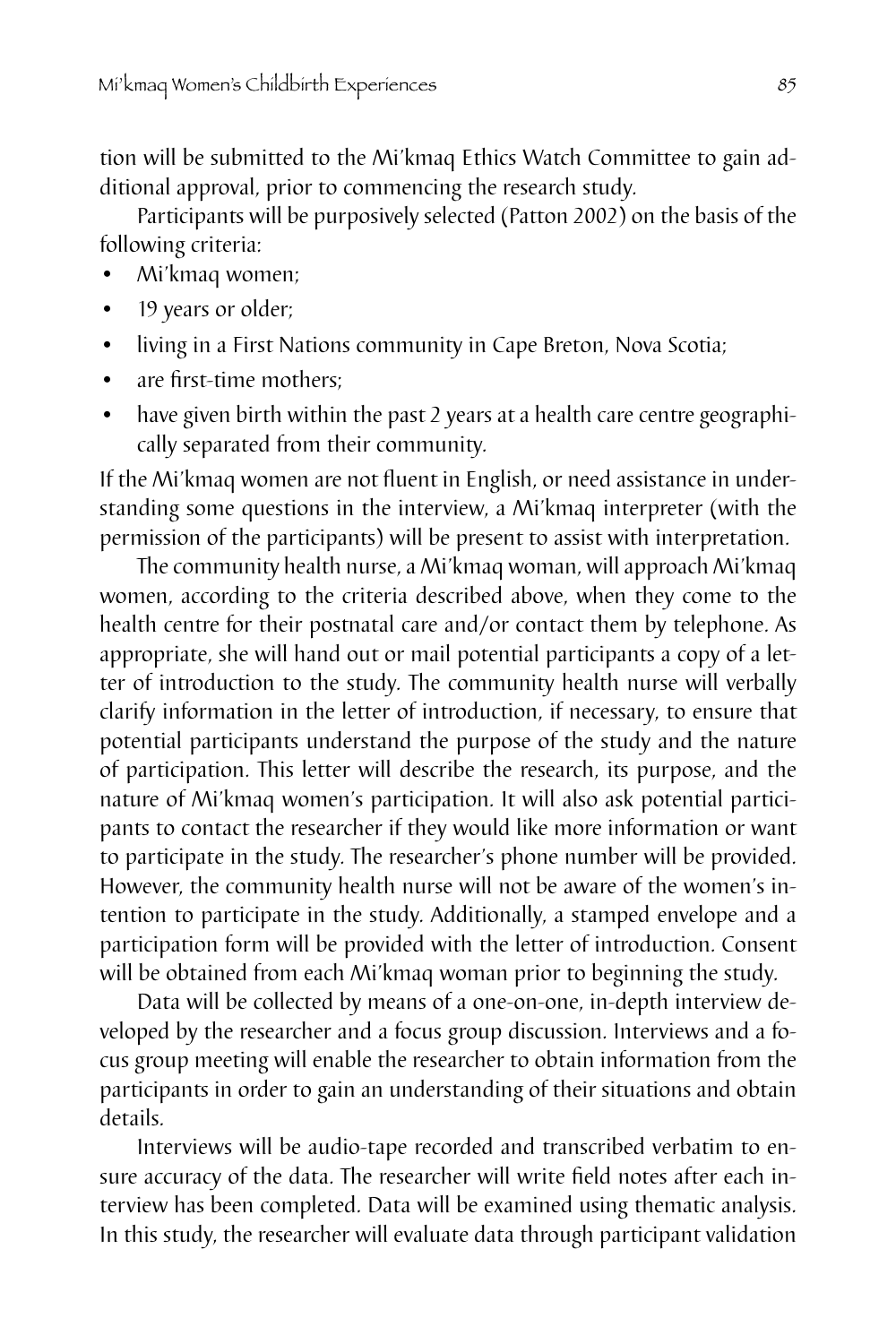followed by a focus group meeting after the initial interview and analysis is completed, to ensure trustworthiness of the data. The participants will be assured that confidentiality is maintained throughout the research process and in the dissemination of information by the researcher.

### Conclusion

The literature review demonstrates that research is ongoing in the area of culture; more specifically cultural identity, cultural awareness, and cultural competence. However, minimal research has been undertaken in the area of Aboriginal women's childbirth experiences and less research on this topic has been conducted with Mi'kmaq women.

Aboriginal women view health as inseparable from their families and communities (Stout, Kipling, and Stout 2001). Their major role consists of being caregivers, leaders, and nurturers to people in their community (Stout, Kipling, and Stout 2001). However, because these women have a high incidence of medical conditions, such as diabetes and hypertension during pregnancy, they often become high-risk and require more intensive medical interventions. As a result, they are often cared for in a tertiary health care setting by health care providers who may have very different beliefs and values regarding their health and childbirth. This study will provide some new insights into this childbirth experience of Mi'kmaq women.

This research will help to build Aboriginal health research capacity by establishing trust between the participating Mi'kmaq women and the researcher. The women will understand that the purpose of the study is to explore their childbirth experiences outside of their cultural context and not meant to inform them about what the experience should be like for them. Interviewing Mi'kmaq women one-on one and inviting them to participate in a focus group session will help to identify issues, share ideas, and develop strategies that may benefit Mi'kmaq women and families during childbirth. Participating in this research will give Mi'kmaq women a voice and a forum to tell their birth stories and support their feelings and concerns related to such a personal experience. It is anticipated that asking the women to participate will enable them to feel empowered and therefore serve as a means of improving their lives and health.

This study will also build health research capacity by developing a supportive partnership between Aboriginal communities and non-Aboriginal communities. Becoming familiar with each other's communities helps to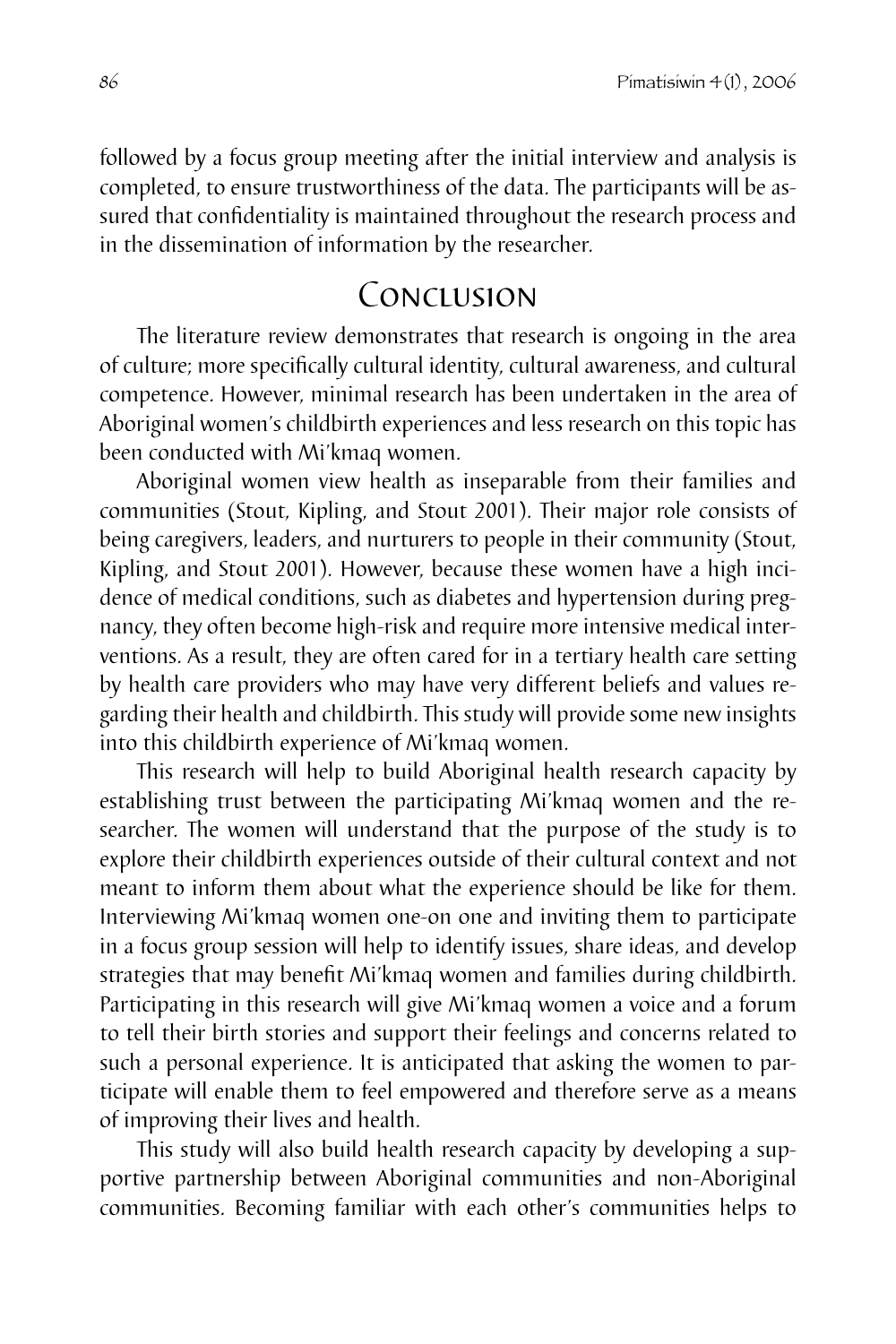foster stronger relationships and improve cultural awareness, cultural safety and cultural sensitivity.

Dissemination of the findings to the First Nations communities and others in Nova Scotia in a manner that is understandable and meaningful will be carried out. Presenting health research to Aboriginal people in a way that is accessible, appropriate, and easily understood can also help to build health research capacity. The findings will be presented at peer reviewed conferences and workshops, interested groups in universities, health care settings, and other communities for the purpose of increasing knowledge about Mi'kmaq childbirth and culturally competent care.

# **REFERENCES**

Adelson, N.

2005 "The embodiment of inequity: Health disparities in Aboriginal Canada. *Canadian Journal of Public Health* 96: S45-S61.

Anderson, K.,

2005 "Minobimadziwin: The good life for Aboriginal women." *Centers of Excellence for Women's Health Research Bulletin* 4(2): 8-9.

Baker, C.

- 1998 "The Mi'kmaq." Pp. 313-327 in R.E. Davidhizar and J.N. Giger, *Canadian Transcultural Nursing: Assessment and Intervention*. St. Louis, MO: Mosby.
- Baker, C. and M.C. Daigle
- 2000 "Cross-Cultural hospital care as experienced by Mi'kmaq clients." *Western Journal of Nursing Research* 22(1): 8-28.

#### Battiste, M.

2000 *Reclaiming Indigenous Voice and Vision*. Vancouver: University of British Columbia Press.

Bourgeault, I., C. Benoit, and R. Davis-Floyd

2004 *Reconceiving Midwifery in Canada*. Montreal and Kingston: McGill-Queen's University Press.

Browne, A.J. and J. Fiske

2001 "First Nations women's encounters with mainstream health care services." *Western Journal of Nursing Services* 23(2): 126-147.

Browne, A. and V. Smye

2002 "A post-colonial analysis of health care discourses addressing aboriginal women." *Nurse Researcher* 9(3): 28-41.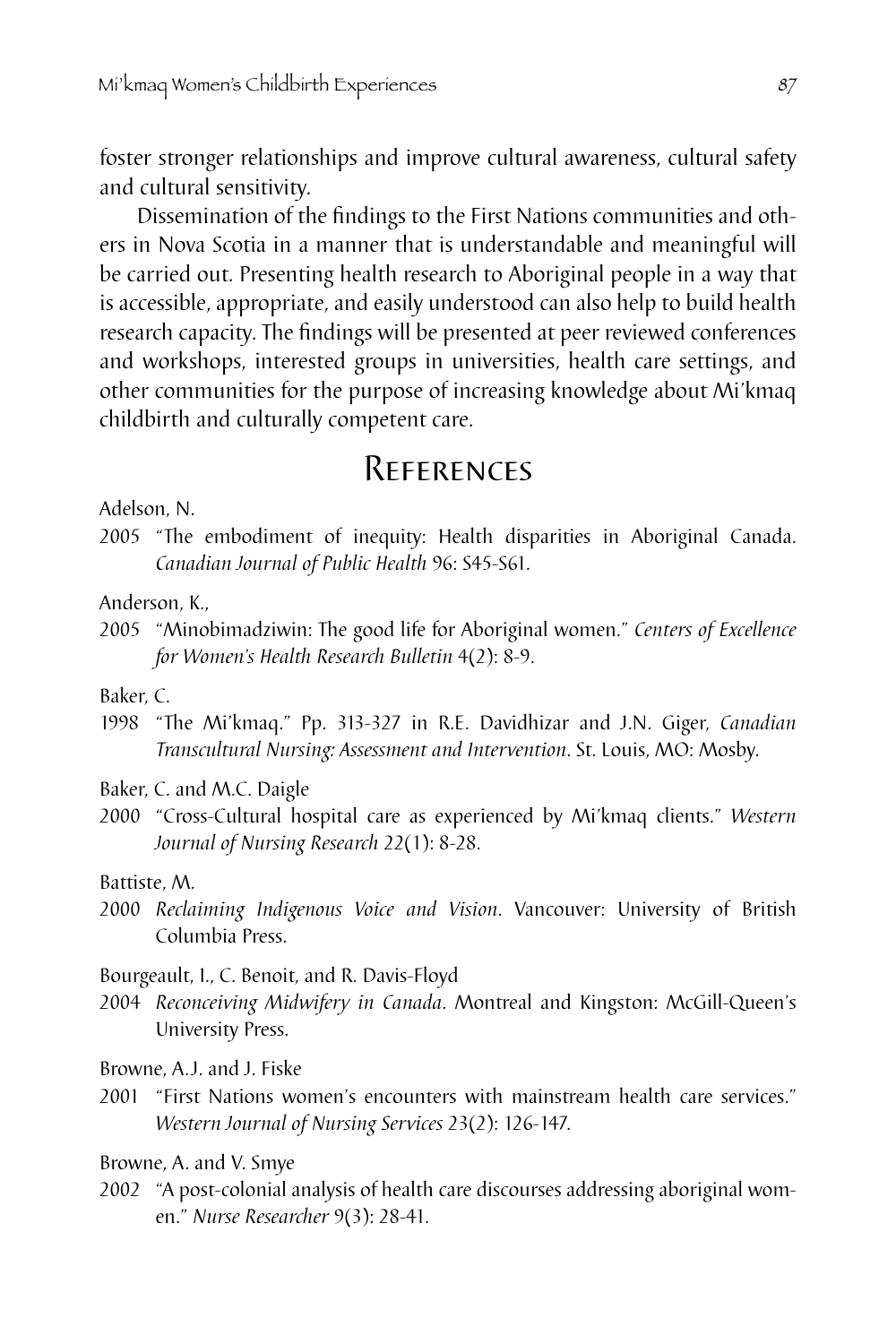Browne, A.J.

1995 "The meaning of respect: A First Nations perspective. *Canadian Journal of Nursing Research* 27(4): 95-109.

Callister, L.C.

2001 "Integrating cultural beliefs and practices into the care of childbearing women." Pp. 68-93 in K.R. Simpson and P.A. Creehan, eds., *Perinatal Nursing*. Philadelphia: AWHONN.

Callister, L.C., S. Seminic and J.C. Foster

- 1999 "Cultural and spiritual meanings of childbirth." *Journal of Holistic Nursing* 17(3): 280-295.
- Chick, N. and A.I. Meleis
- 1986 *"Transitions: Anursing concern." Pp. 237-257* in P.L. Chinn, ed., Nursing Research *Methodology: Issues and Implementation*. Rockland, MD: Aspen Publishers.

Clarke, H.F.

1997 "Research in nursing and cultural diversity: Working with First Nations peoples." *Canadian Journal of Nursing Research* 29(2): 11-25.

Davis-Floyd, R.B.

1992 *Birth as an American Rite of Passage.* Berkeley: University of California Press.

Doering, L.

1992 "Power and knowledge in nursing: A feminist poststructuralist view." *Advances in Nursing Science* 14(4): 24-33.

Du Gas, B.W., L. Esson, and S.E. Ronaldson

1999 Nursing Foundations, A Canadian Perspective. Scarborough, Ontario: Prentice-Hall Inc.

#### Enang, J.

1999 *The Childbirth Experiences of African Nova Scotia Women*. Unpublished Master's Thesis, Dalhousie University, Halifax, Nova Scotia, Canada.

Esposito, N.W.

1999 *"Marginalized women's comparisons of their hospital and freestanding birth* center experiences: A contrast of inner-city birthing systems." *Health Care for Women International* 20: 111-126.

Evans, J.A.

1993 "Feminism and the evolution of nursing knowledge, theory and research." *Nurse to Nurse* 2(4): 28-30.

Farley, C. and S. Widmann

2001 "The value of birth stories." *International Journal of Education* 16(3): 22-25.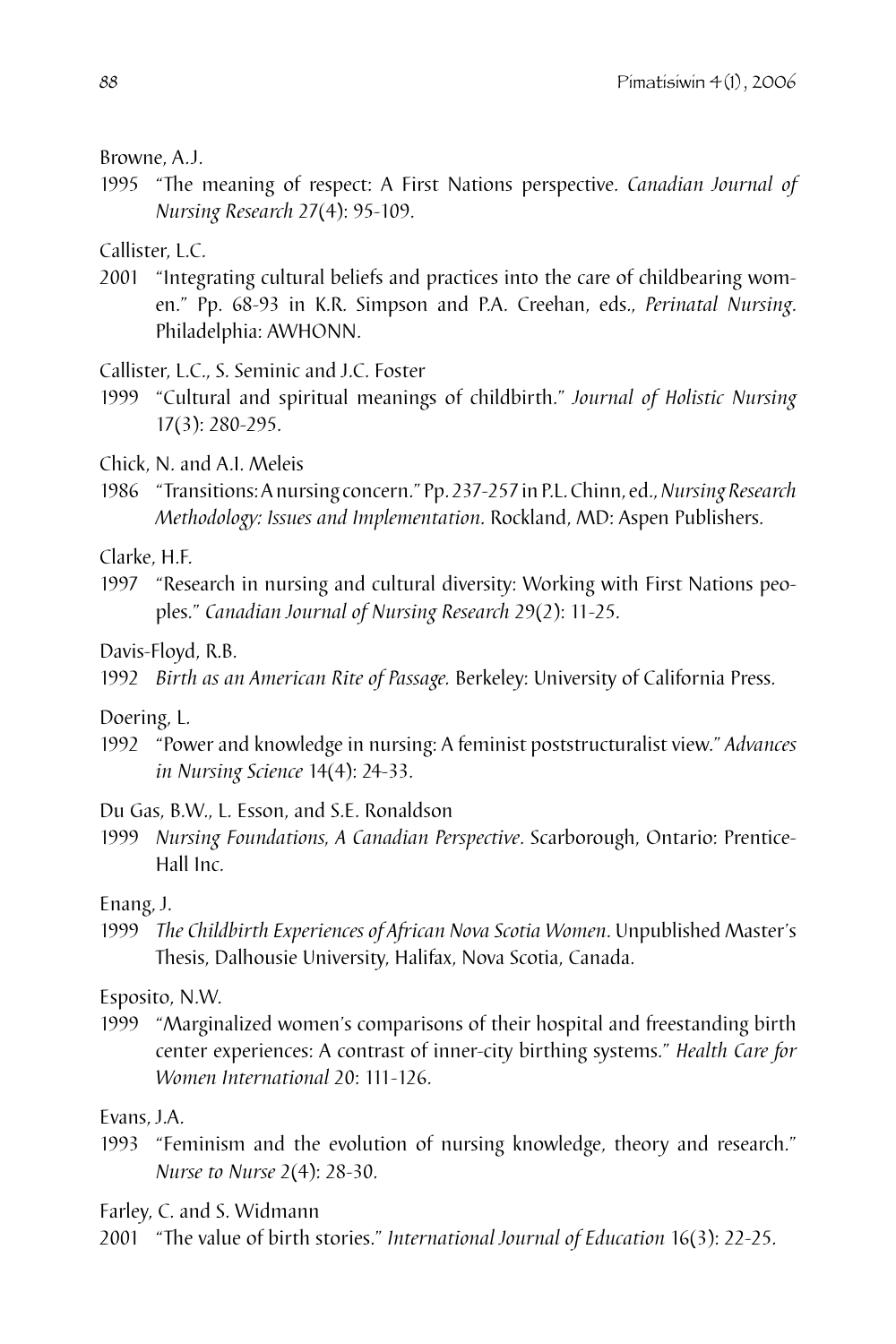Health Canada

1999a *The Health of Aboriginal Women*. Ottawa: Health Canada.

- 1999b *Toward a Healthy Future: Second Report on the Health of Canadians*. Ottawa: Health Canada.
- 2001 Report from Consultations on a Framework for Sexual and Reproductive Health. Retrieved August 2, 2004, from http://www.hc.sc.gc.ca/hppb/srh/pubs/report/text\_only.html
- 2003a *Family-Centred Maternity and Newborn Care: National Guidelines*. Ottawa: Health Canada.
- 2003b National Forum on Health-An Overview of Women's Health. Retrieved October 22, 2004, from http://www.hc-gc.ca/english/care/health\_forum/publications/finvol/womens/index.html

Hiebert, S.

2003 *NCN Otinawasuwuk (Receivers of Children): Taking Control of Birth in Nisicawayasihk Cree Nation.* Unpublished doctoral dissertation, University of Manitoba, Canada.

Johanson, R., M. Newburn, and A. Macfarlane

2002 "Has the medicalization of childbirth gone too far?" *British Medical Journal* 324: 892-895.

Johnson, K.C. and B.A. Daviss

2005 "Outcomes of planned home births with certified professional midwives: Large prospective study in North America." *British Medical Journal* 330(7505): 1416-

Jordan, B.

1983 *Birth in Four Cultures.* Montreal: Eden Press.

Keddy, B.

1992 "The coming of age of feminist research in Canadian nursing." *The Canadian Journal of Nursing Research* 24(2): 5-10.

Kendrick, Jo. M. and K.R. Simpson

2001 "Labor and birth." Pp. 298-377 in K.R. Simpson and P.A. Creehan, eds., Philadelphia: American Association of Women's Health, Obstetric and Neonatal Nurses Perinatal Nursing.

King, K.

1994 "Method and methodology in feminist research: What is the difference?" *Journal of Advanced Nursing* 20: 19-22.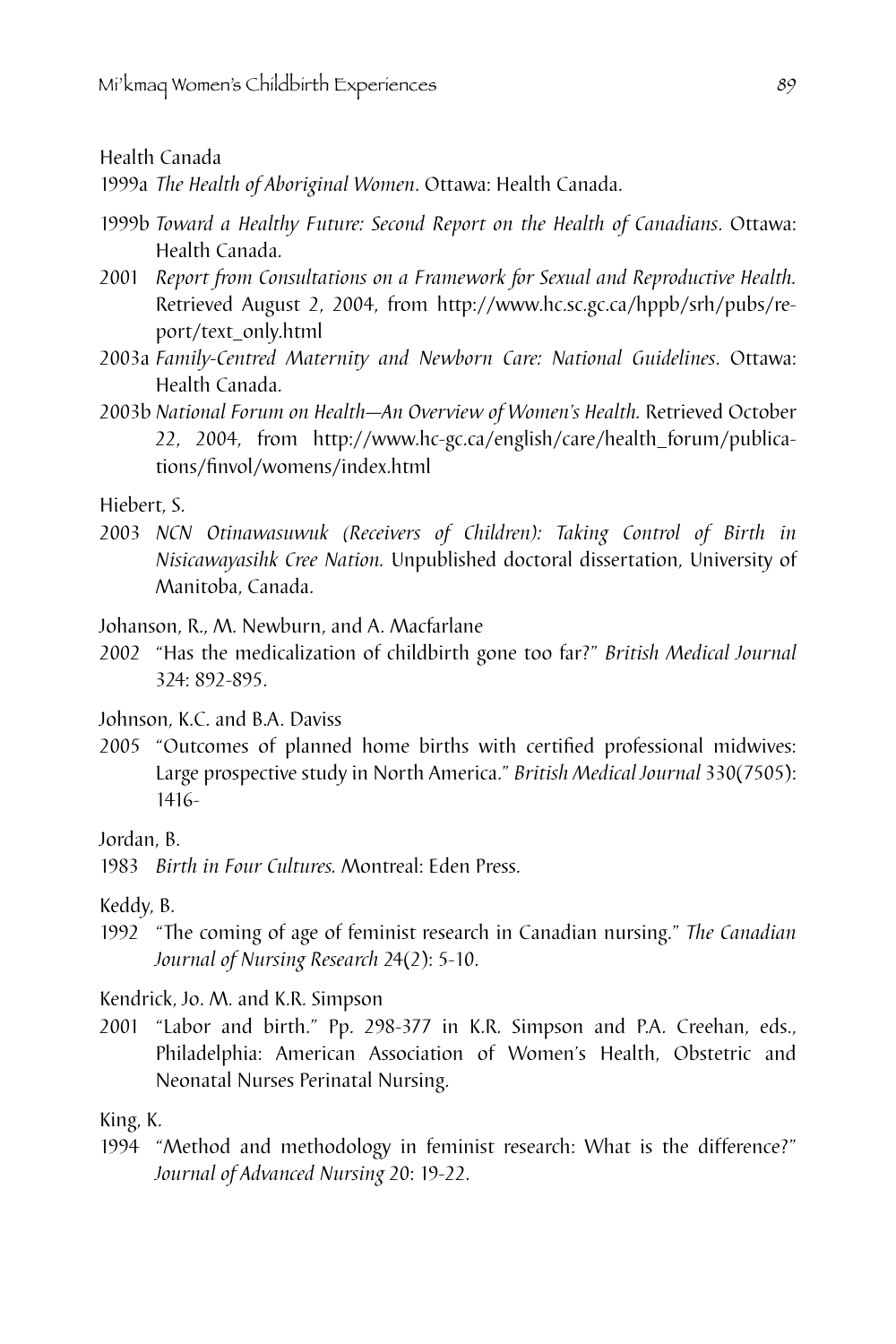Ladewig, P.W., M.L. London, S.M. Moberly, and S.B. Olds

2002 Contemporary Maternal-newborn Nursing Care. Upper Saddle River, New Jersey: Pearson Education, Inc.

Lazarus, E.

1997 "What do women want? Issues of choice, control, and class in American pregnancy and childbirth." Pp. 132-158 in R.E. Davis-Floyd and C.F. Sargent, eds., *Childbirth and Authoritative Knowledge: Cross-cultural Perspectives*. Berkeley: University of California.

Lothian, J.A.

2001 "Back to the future: Trusting birth." *Journal of Perinatal and Neonatal Nursing* 15(3): 13-22.

MacPherson, K.

1983 "Feminist methods: A new paradigm for nursing research." *Advanced Nursing Science* 5(2): 17-25.

Marshall, M.

- 1992 *Parenting and Traditional Beliefs are Essential*. Unpublished Manuscript.
- 2004 Personal communication, April 22.
- Meleis, A.F. and E.O. Im
- 2002 "Grandmothers and women's health: From fragmentation to coherence." *Health Care for Women International* 23: 207-224.
- Meleis, A.I., L.M. Sawyer, E.O. Im, D.K. Hilfinger Messias, and K. Schumacher
- 2000 "Experiencing transitions: An emerging middle-range theory." *Advanced Nursing Science* 23(1): 12-28.

Mercer, R.T.

1995 *Becoming a Mother*. New York: Springer Publishing Company, Inc.

- Michaelson, K.L. et al.
- 1988 Childbirth in America: Anthropological Perspectives. South Hadley, Massachusetts: Bergin & Garvey Publishers, Inc.

Mi'kmaq Health Research Group

1999 *The Health of the Nova Scotia Mi'kmaq Population*. Mi'kmaq Health Research Group, 12-76.

Moffitt, P. and J. Wuest

2002 Spirit of the drum: The development of cultural nursing praxis." *Canadian Journal of Nursing Research* 34(4): 107-116.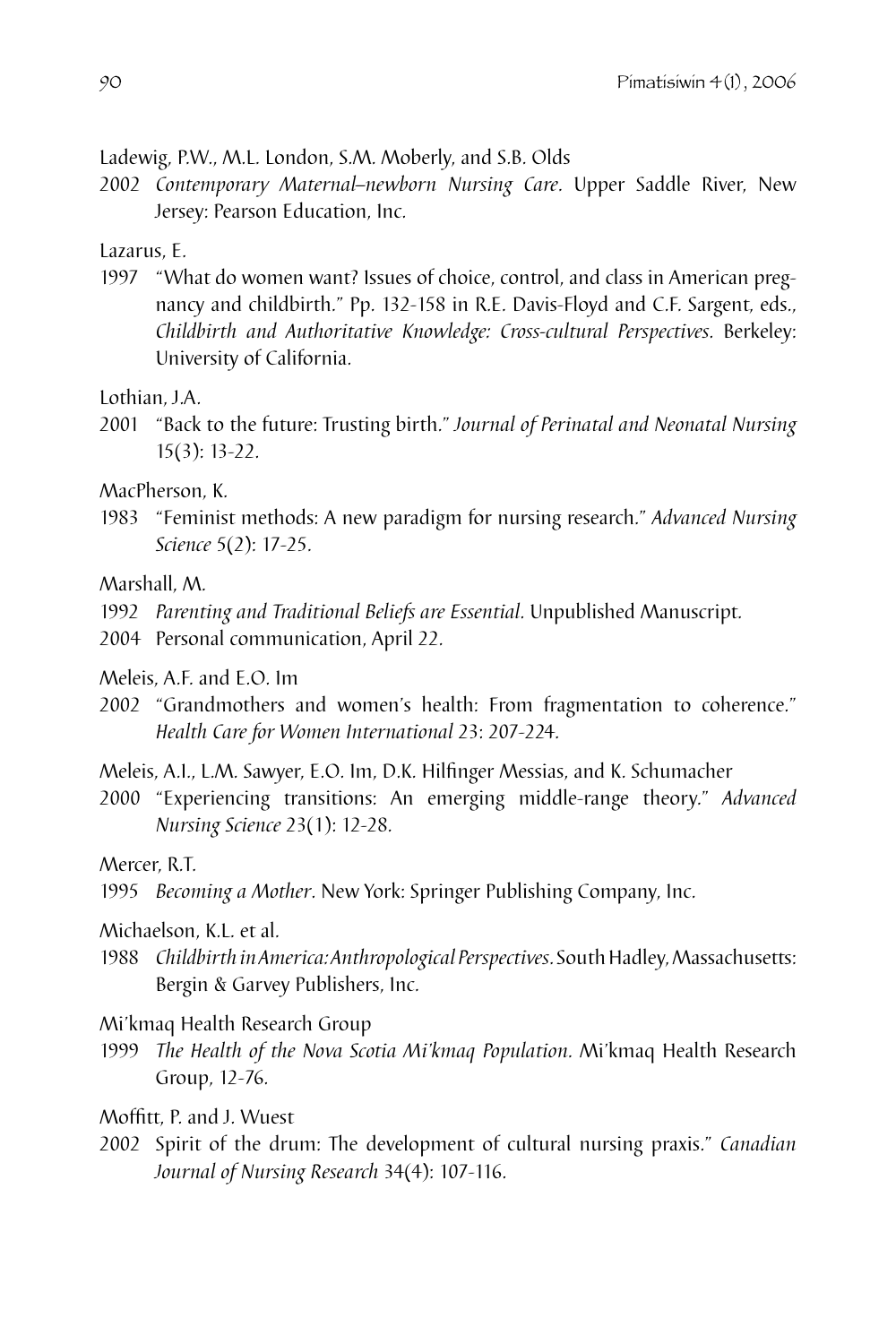#### Morse, G.G.

1995 "Reframing women's health in nursing education: A feminist approach." *Nursing Outlook* 4: 273-277.

National Aboriginal Health Organization

2003 *Glossary Terms*. Ottawa: National Aboriginal Health Organization.

Narayanasamy, A.

2002 "The access model: A transcultural nursing practice framework." *British Journal of Nursing* 11(9): 643-650.

Nelson, A.M.

2003 "Transition to Motherhood." *Journal of Obstetric, Gynecological and Neonatal Nursing* 32(4): 465-477.

O'Neil, J.

1986 "The politics of health in the Fourth World: A northern Canadian example." *Human Organization* 45(2): 119-128.

Patton, M.Q.

2002 *Qualitative Research and Evaluation Methods*. Thousand Oaks, CA: Sage.

Paulette, L.

1990 "The changing experience of childbirth in the Western North West Territories." Pp. 45-50 in J.D. Gilbert and P. Gilbert, *Childbirth in the Canadian North: Epidemiological Clinical and Cultural Perspectives.* Winnipeg: University of Manitoba, Northern Health Research Unit.

Pillitteri, A.

2003 *Maternal and Child Health Nursing*. Philadelphia: Lippincott Williams and Wilkins.

Potter, P., A. Perry, J.C. Ross-Kerr, and M.J. Wood

2001 *Canadian Fundamentals of Nursing.* Toronto: Mosby.

Reproductive Care Program of Nova Scotia

2003 *Care of Healthy Women during Labour and Birth — A Nova Scotia Document.*  Halifax: Reproductive Care Program of Nova Scotia

Royal Commission on Aboriginal Peoples

1996 Report of the Royal Commission on Aboriginal Peoples: Perspectives and Realities. Vol. 4. Ottawa: The Commission.

Savage, J.S.

2002 "Postmodern implications of modern childbirth." *International Journal of Childbirth Education* 17(4). Retrieved June 19, 2003, from the ProQuest Database.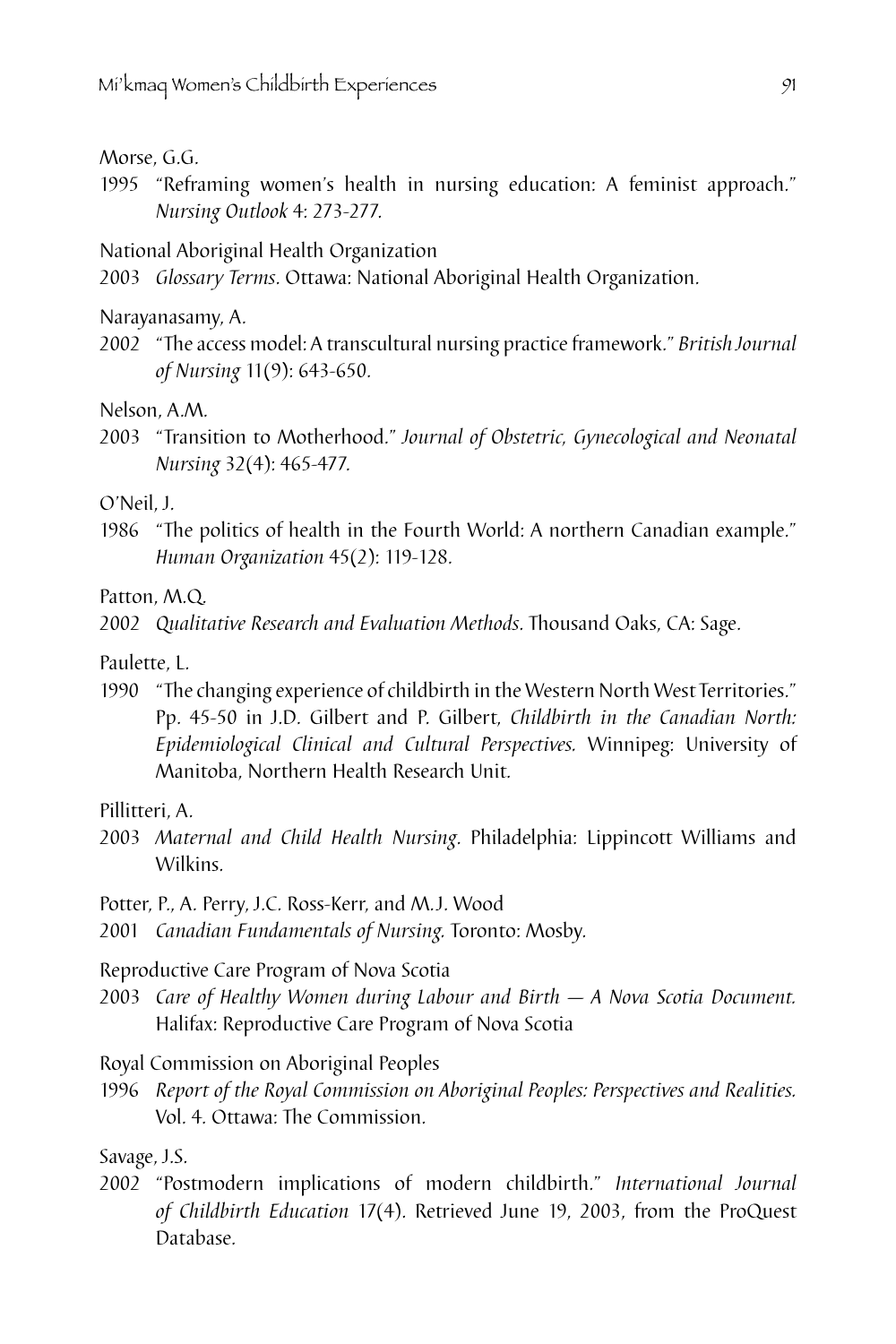Smylie, et al.

- 2000 "SOGC Policy Statement: A guide for health professionals working with aboriginal peoples. The sociocultural context of Aboriginal peoples in Canada." *Journal of Society of Obstetricians and Gynaecologists of Canada* 22(12): 1070- 1081.
- 2001 "SOGC Policy Statement: A guide for health professionals working with aboriginal peoples. Health issues affecting Aboriginal peoples." *Journal of Society of Obstetricians and Gynaecologists of Canada* 23(1): 54-68.

Sokoloski, E.H.

1995 "Canadian First Nations Women's beliefs about pregnancy and prenatal care." *Canadian Journal of Nursing Research* 27(1): 89-100.

Spector, R.E.

- 2004 *Cultural Diversity in Health and Illness*. New Jersey: Pearson Hall.
- Spindel, P.G. and H.S. Suarez
- 1995 "Informed consent and home birth." *Journal of Nurse-Midwifery* 40(6): 541- 554.
- Stout, M.D., G.D. Kipling, and R. Stout
- 2001 *Aboriginal Women's Health Research Synthesis Project*. Ottawa: Centres of Excellence for Women's Health.

Streubert-Speziale, H.J. and D.R. Carpenter

2003 *Qualitative Research in Nursing: Advancing the Humanistic Imperative*. 3rd ed. Philadelphia: Lippincott Williams and Wilkins.

VandeVusse, L.

1999 "Decision making in analysis of women's birth stories." *Birth* 1: 43-50.

Vedam, S. and Y. Kolodji

1995 "Guidelines for client selection in the home birth midwifery practice." *Journal of Nurse-Midwifery* 40(6): 508-521.

Walker, M. and P. Creehan

2001 "Newborn nutrition." Pp. 555-574 in K.R. Simpson and P.A. Creehan, eds., *Perinatal Nursing.* Philadelphia: AWHONN.

Wellbery, C.

2005 "A call to end routine episiotomy, no maternal benefit." *American Family Physician* 72(9): 1881-1882.